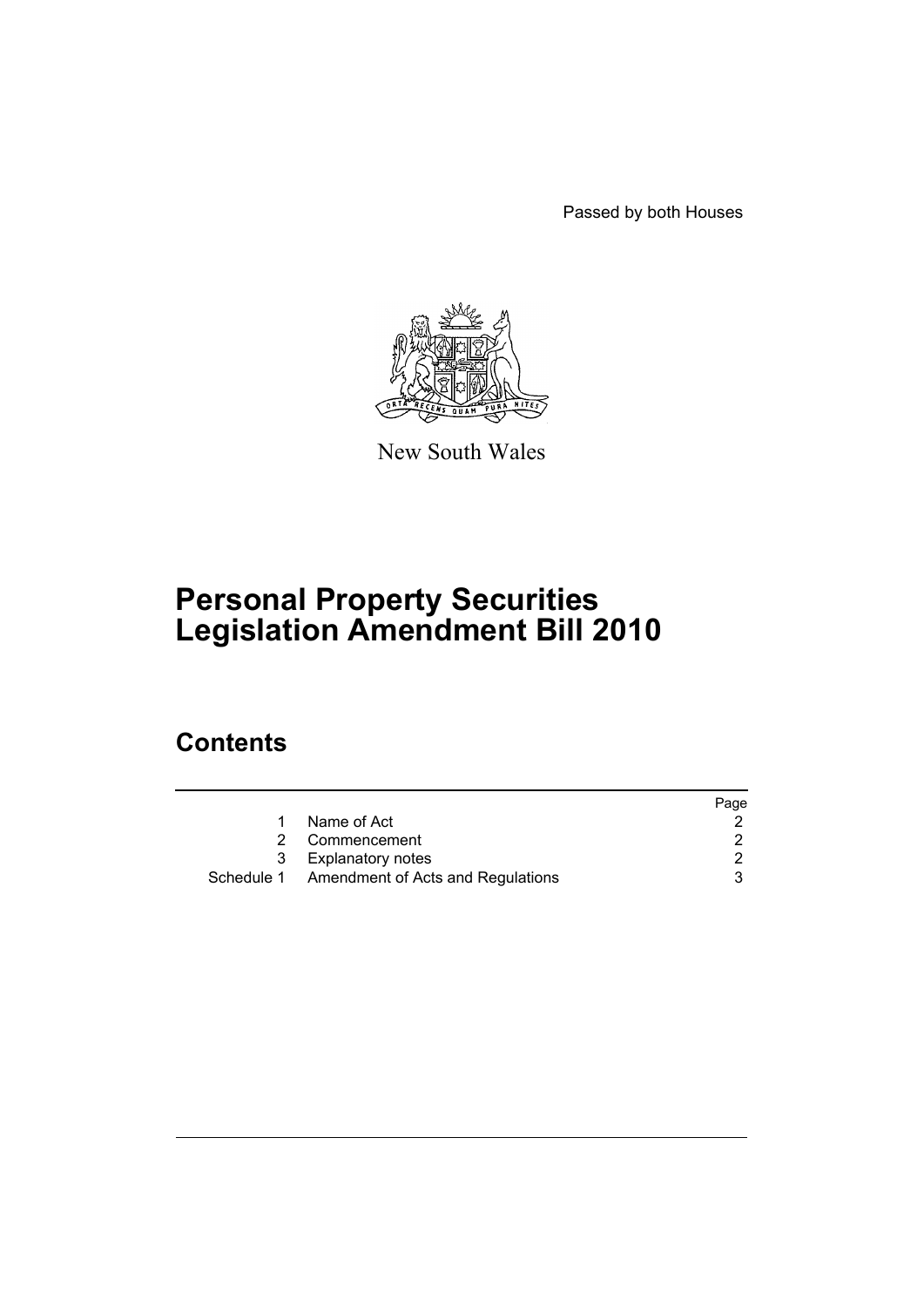*I certify that this public bill, which originated in the Legislative Assembly, has finally passed the Legislative Council and the Legislative Assembly of New South Wales.*

> *Clerk of the Legislative Assembly. Legislative Assembly, Sydney, , 2010*



New South Wales

# **Personal Property Securities Legislation Amendment Bill 2010**

Act No , 2010

An Act to amend certain Acts and Regulations consequent on the enactment by the Parliament of the Commonwealth of the *Personal Property Securities Act 2009*; and for related purposes.

*I have examined this bill and find it to correspond in all respects with the bill as finally passed by both Houses.*

*Assistant Speaker of the Legislative Assembly.*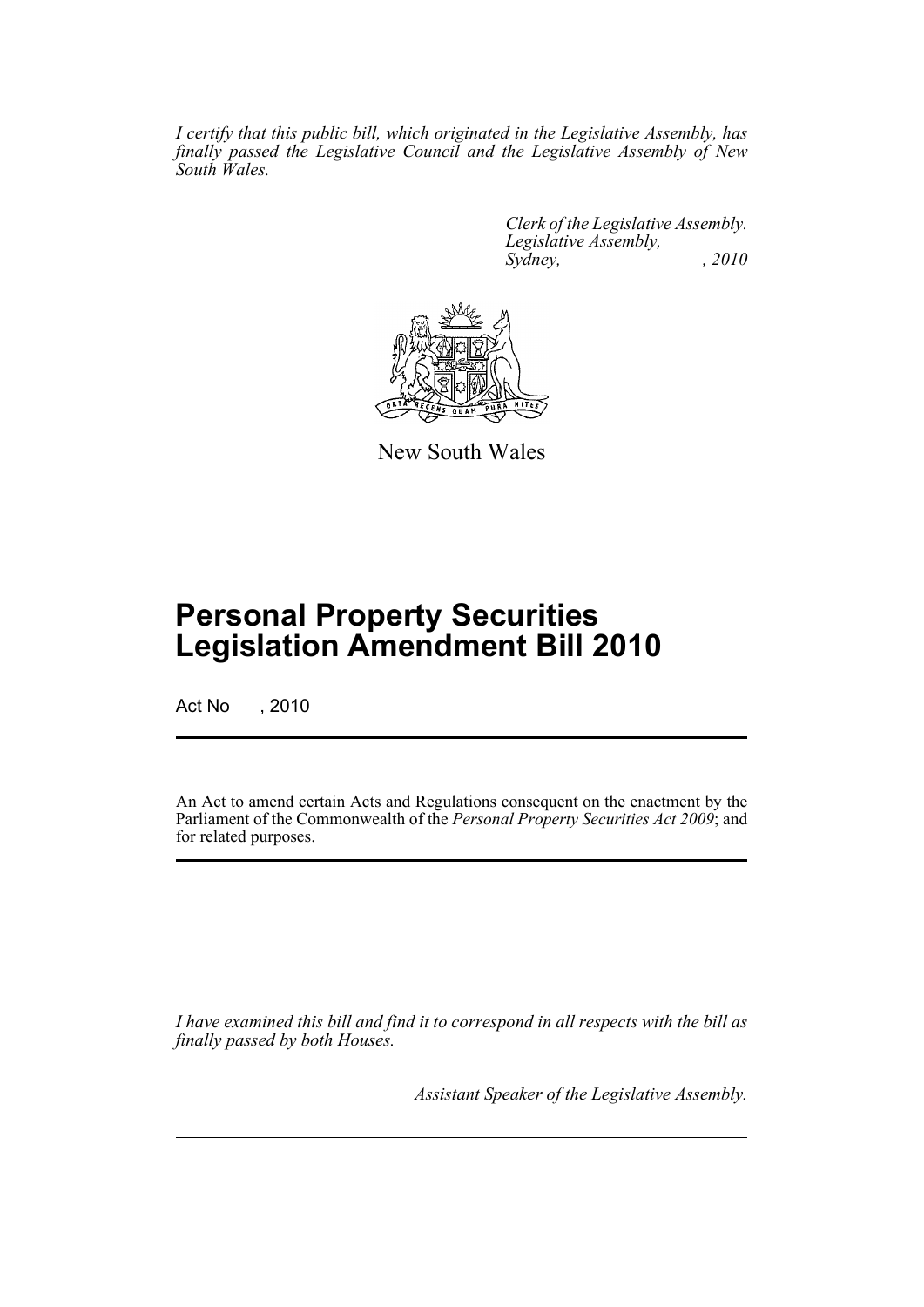# <span id="page-2-0"></span>**The Legislature of New South Wales enacts:**

# **1 Name of Act**

This Act is the *Personal Property Securities Legislation Amendment Act 2010*.

# <span id="page-2-1"></span>**2 Commencement**

This Act commences on a day or days to be appointed by proclamation.

# <span id="page-2-2"></span>**3 Explanatory notes**

The matter appearing under the heading "Explanatory note" in Schedule 1 does not form part of this Act.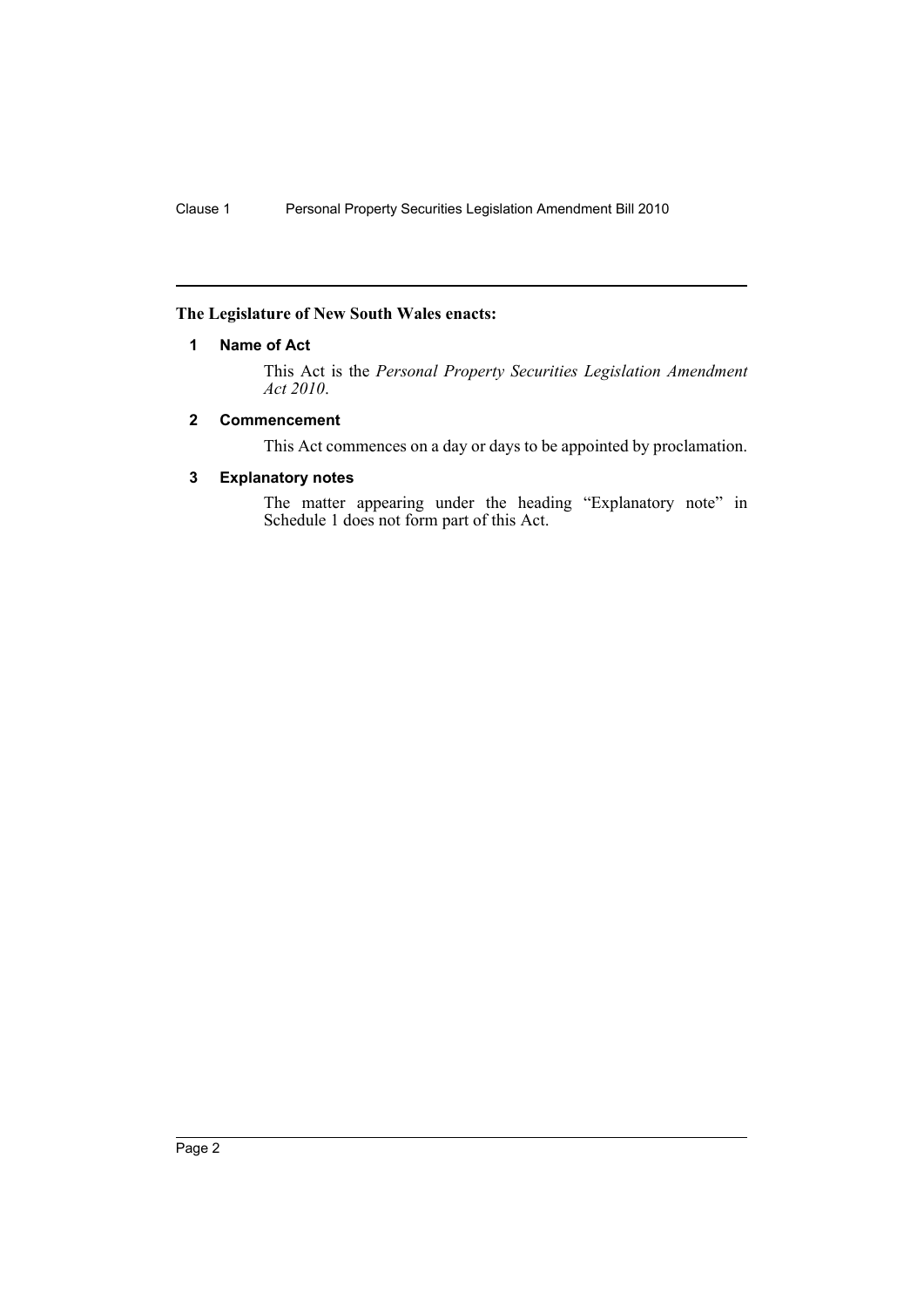Amendment of Acts and Regulations Schedule 1

# <span id="page-3-0"></span>**Schedule 1 Amendment of Acts and Regulations**

# **1.1 Building and Construction Industry Security of Payment Act 1999 No 46**

### **Section 11 Due date for payment**

Insert after section 11 (5):

- (6) Except as otherwise provided by this section, the rules and principles of the common law and equity apply to the determination of priorities between a lien under subsection (3) over any unfixed plant and materials and any other interest in the plant and materials.
- (7) Section 73 (2) of the *Personal Property Securities Act 2009* of the Commonwealth is declared to apply to liens under subsection (3).

#### **Explanatory note**

Section 73 of the *Personal Property Securities Act 2009* of the Commonwealth (*the* **Commonwealth Act**) provides for priorities in certain circumstances between security interests in personal property to which that Act applies and interests in the property created, arising or being provided for under a law of the State (a *statutory interest*).

Section 73 (2) of the Commonwealth Act enables a law of a State, by declaring that the subsection applies to a statutory interest, to provide for the priority between the statutory interest and security interests to be determined in accordance with the law of the State rather than the Commonwealth Act. However, the declaration operates only in relation to statutory interests arising after the declaration comes into effect.

The proposed amendment to the *Building and Construction Industry Security of Payment Act 1999*:

- (a) provides for the determination of priorities between a lien created under section 11 of that Act and other security interests to be determined in accordance with that section rather than in accordance with section 73 of the Commonwealth Act, and
- (b) confirms that the common law and equity applies to the determination of priorities unless section 11 provides otherwise.

# **1.2 Confiscation of Proceeds of Crime Act 1989 No 90**

# **[1] Section 48 Charge on property subject to restraining order or freezing notice**

Omit "of the State" from section 48 (4).

Insert instead "(whether or not a law of the State)".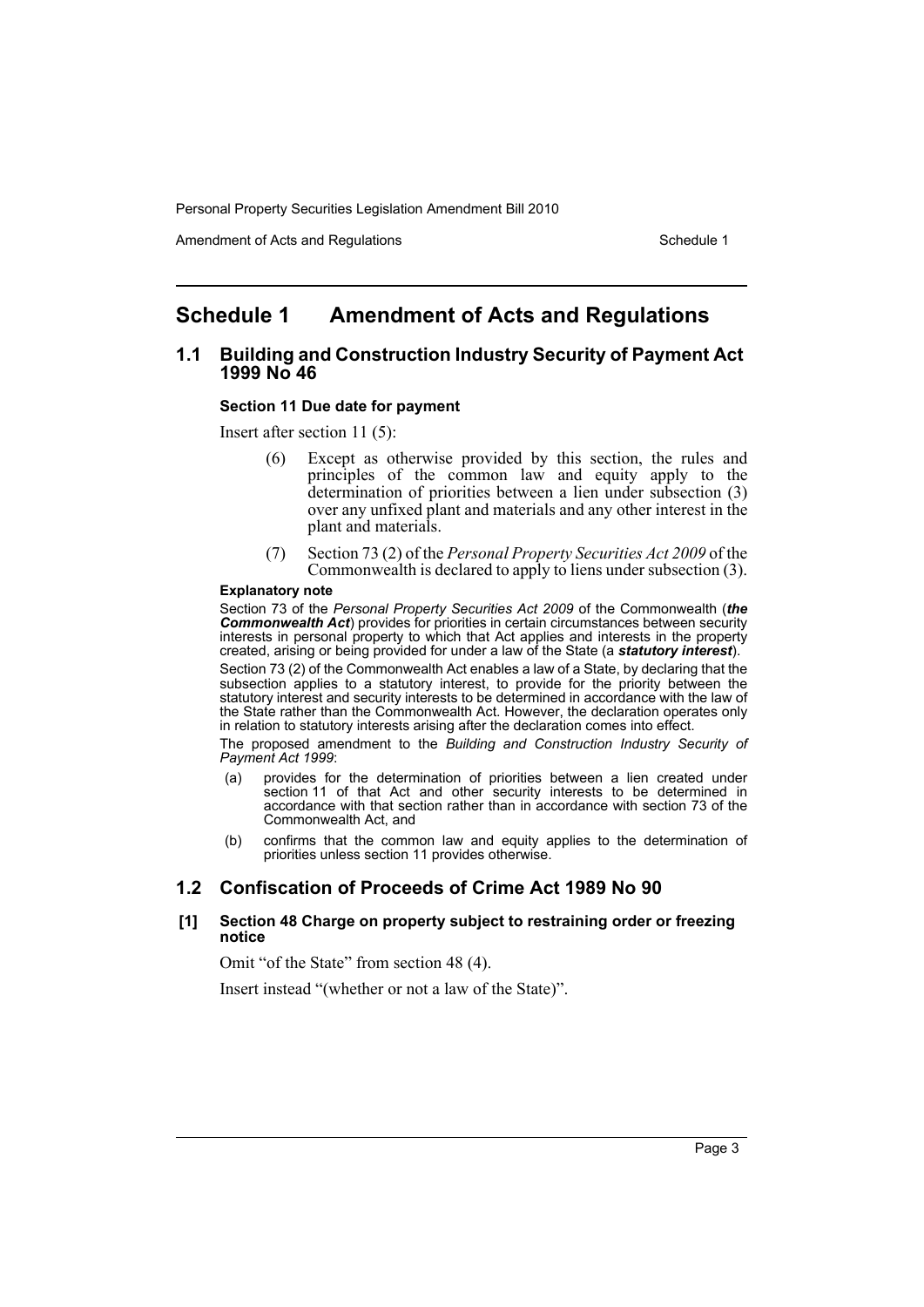Schedule 1 Amendment of Acts and Regulations

# **[2] Section 48 (6)**

Insert after section 48 (5):

(6) Section 73 (2) of the *Personal Property Securities Act 2009* of the Commonwealth is declared to apply to a charge created by subsection (1).

#### **[3] Section 83 Charge on property subject to registered interstate restraining orders**

Omit "of New South Wales" from section 83 (4).

Insert instead "(whether or not a law of the State)".

#### **[4] Section 83 (6)**

Insert after section 83 (5):

(6) Section 73 (2) of the *Personal Property Securities Act 2009* of the Commonwealth is declared to apply to a charge created by subsection (1).

#### **Explanatory note**

Section 73 of the *Personal Property Securities Act 2009* of the Commonwealth (*the Commonwealth Act*) provides for priorities in certain circumstances between security interests in personal property to which that Act applies and interests in the property created, arising or being provided for under a law of the State (a *statutory interest*). Section 73 (2) of the Commonwealth Act enables a law of a State, by declaring that the subsection applies to a statutory interest, to provide for the priority between the statutory interest and security interests to be determined in accordance with the law of the State rather than the Commonwealth Act. However, the declaration operates only in relation to statutory interests arising after the declaration comes into effect.

Items [2] and [4] of the proposed amendments to the *Confiscation of Proceeds of Crime Act 1989* (*the Act*) provide for the determination of priorities between a charge created under sections 48 and 83 of that Act, respectively, and other security interests to be determined in accordance with those sections rather than in accordance with section 73 of the Commonwealth Act.

Items [1] and [3] of the proposed amendments to the Act will enable the NSW Trustee and Guardian or an appropriate officer to register such charges created in relation to personal property under the Commonwealth Act.

# **1.3 Conveyancing Act 1919 No 6**

### **[1] Section 184C General Register of Deeds**

Insert "that were" before "registered" wherever occurring in section 184C (2) (g) and (h).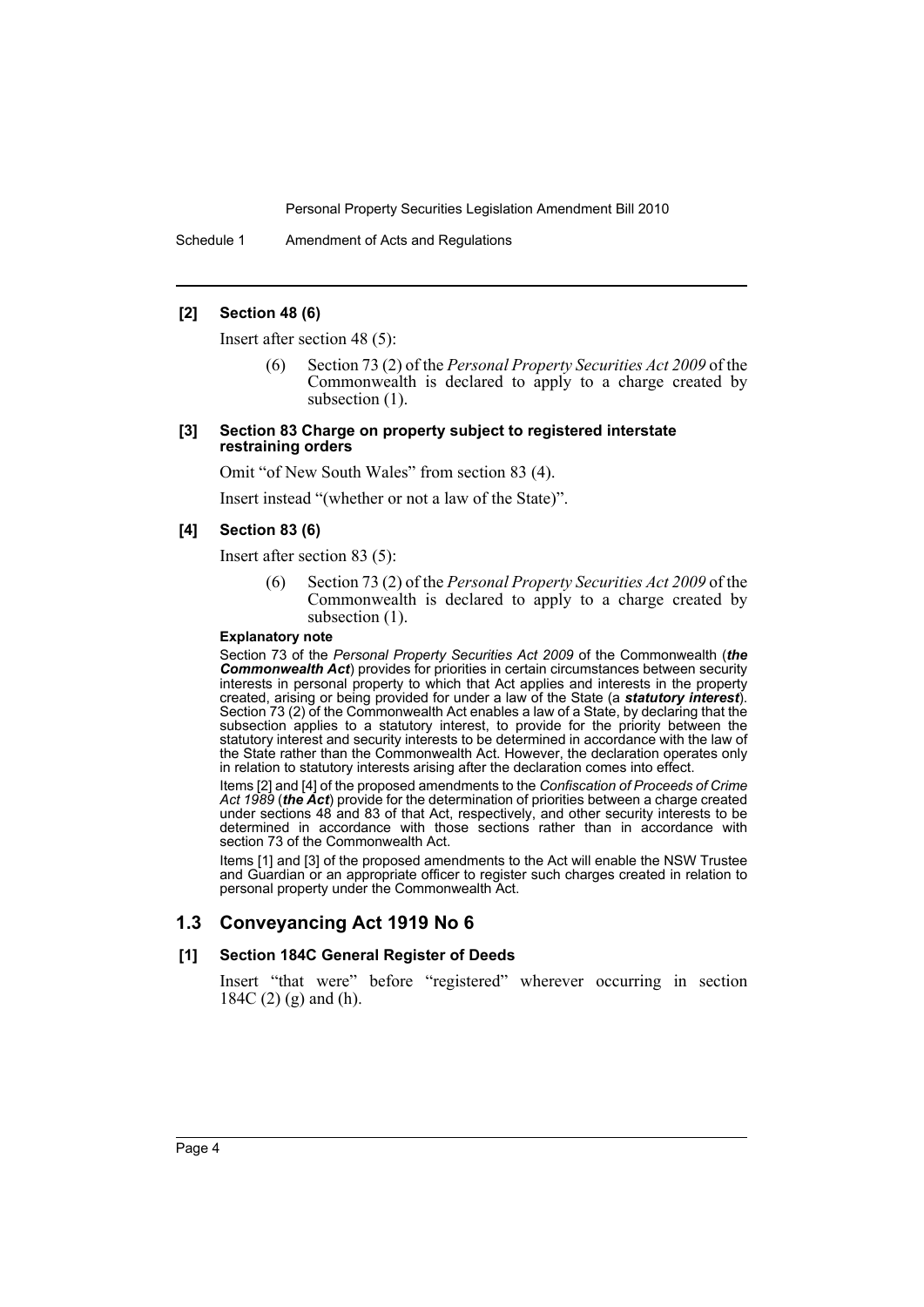Amendment of Acts and Regulations Schedule 1

# **[2] Section 184C (2) (h1)**

Omit "that are". Insert "that were".

#### **Explanatory note**

The proposed amendments to the *Conveyancing Act 1919* limit references to instruments that are registered under the *Security Interests in Goods Act 2005* and certain other personal property legislation to instruments that were previously registered under that legislation.

# **1.4 Conveyancing (General) Regulation 2008**

#### **Schedule 1 Fees**

Omit items 2 and 3.

#### **Explanatory note**

The proposed amendment to the *Conveyancing (General) Regulation 2008* omits references to the *Security Interests in Goods Act 2005* that will become outdated on the repeal of that Act by the *Personal Property Securities (Commonwealth Powers) Amendment Act 2009*.

# **1.5 Criminal Assets Recovery Act 1990 No 23**

# **[1] Section 31 Charge on property**

Insert after section 31 (4):

(5) Section 73 (2) of the *Personal Property Securities Act 2009* of the Commonwealth is declared to apply to a charge created by subsection  $(1)$ .

# **[2] Section 52G Charge on property subject to interstate restraining order**

Omit "of New South Wales" from section 52G (5).

Insert instead "(whether or not a law of the State)".

# **[3] Section 52G (7)**

Insert after section 52G (6):

(7) Section 73 (2) of the *Personal Property Securities Act 2009* of the Commonwealth is declared to apply to a charge created by this section.

#### **Explanatory note**

Section 73 of the *Personal Property Securities Act 2009* of the Commonwealth (*the Commonwealth Act*) provides for priorities in certain circumstances between security interests in personal property to which that Act applies and interests in the property created, arising or being provided for under a law of the State (a *statutory interest*). Section 73 (2) of the Commonwealth Act enables a law of a State, by declaring that the subsection applies to a statutory interest, to provide for the priority between the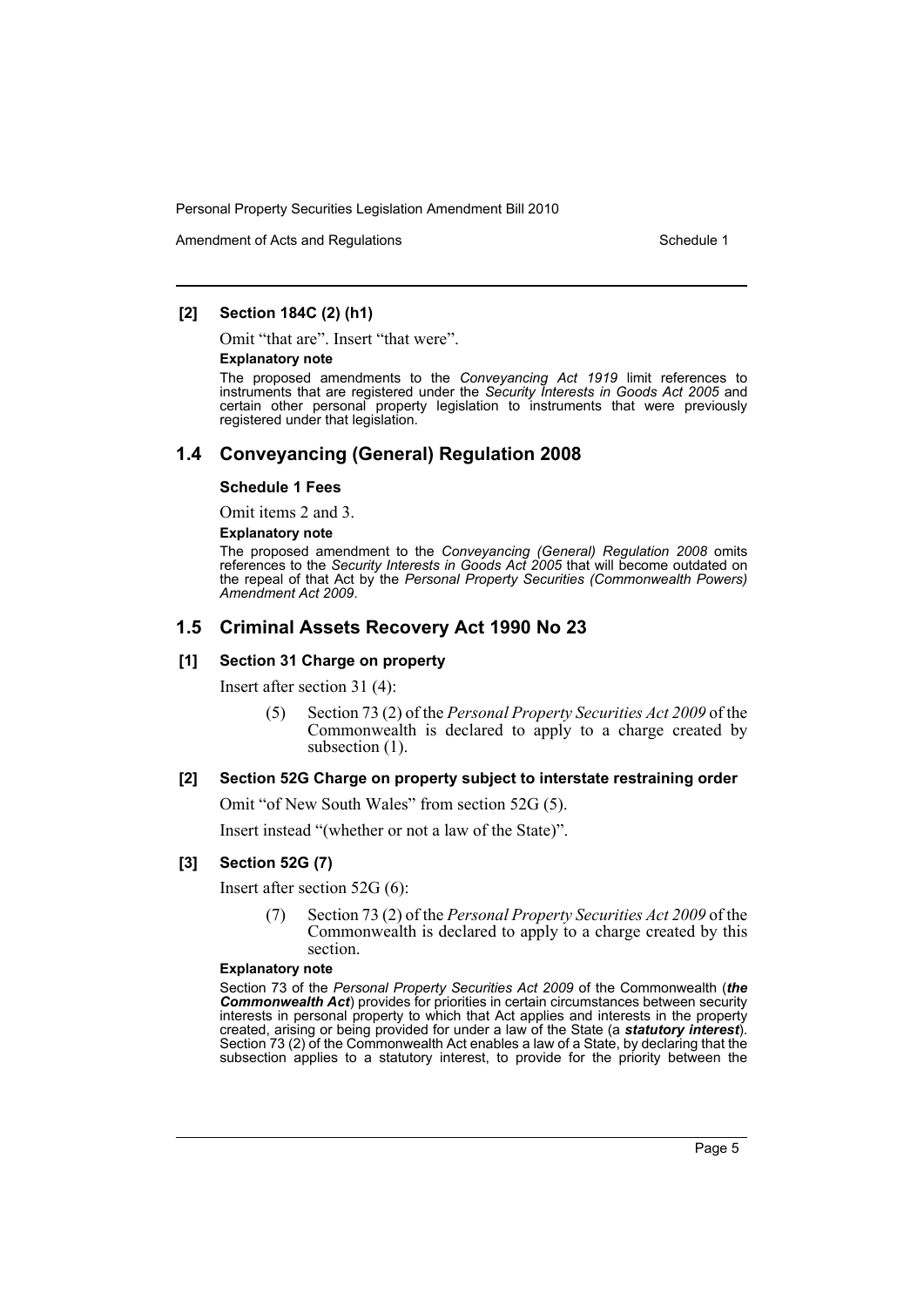Schedule 1 Amendment of Acts and Regulations

statutory interest and security interests to be determined in accordance with the law of the State rather than the Commonwealth Act. However, the declaration operates only in relation to statutory interests arising after the declaration comes into effect.

Items [1] and [3] of the proposed amendments to the *Criminal Assets Recovery Act 1990* (*the Act*) provide for the determination of priorities between a charge created under sections 31 and 52G of that Act, respectively, and other security interests to be determined in accordance with those sections rather than in accordance with section 73 of the Commonwealth Act.

Item [2] of the proposed amendments to the Act will enable the NSW Trustee and Guardian or an appropriate or authorised officer to register a charge created by section 52G of the Act in relation to personal property under the Commonwealth Act. Section 31 of the Act already makes similar provision in relation to charges created by that section.

# **1.6 Duties Act 1997 No 123**

#### **Section 222 Exempt mortgages and supporting instruments**

Omit section 222 (2) (f1). Insert instead:

(f1) an instrument that creates a security interest in crops or livestock (within the meaning of the *Personal Property Securities Act 2009* of the Commonwealth), and

#### **Explanatory note**

The proposed amendment to the *Duties Act 1997* omits a reference to an agricultural goods mortgage under the *Security Interests in Goods Act 2005* that will become outdated on the repeal of that Act by the *Personal Property Securities (Commonwealth Powers) Amendment Act 2009*. The reference is replaced with a reference to the equivalent concept under the *Personal Property Securities Act 2009* of the Commonwealth.

# **1.7 Fair Trading Act 1987 No 68**

# **[1] Section 9A Exchange of information**

Omit "but only to the extent that the information is reasonably necessary to assist in the exercise of functions under this Act (or any other Act administered by the Minister for Fair Trading, whether solely or jointly with another Minister) or the functions of the relevant agency concerned." from section  $9A(3)$ .

Insert instead:

but only to the extent that the information is reasonably necessary:

(c) to assist in the exercise of functions (*existing NSW fair trading functions*) under this Act (or any other Act administered by the Minister for Fair Trading, whether solely or jointly with another Minister) or of the functions of the relevant agency concerned, or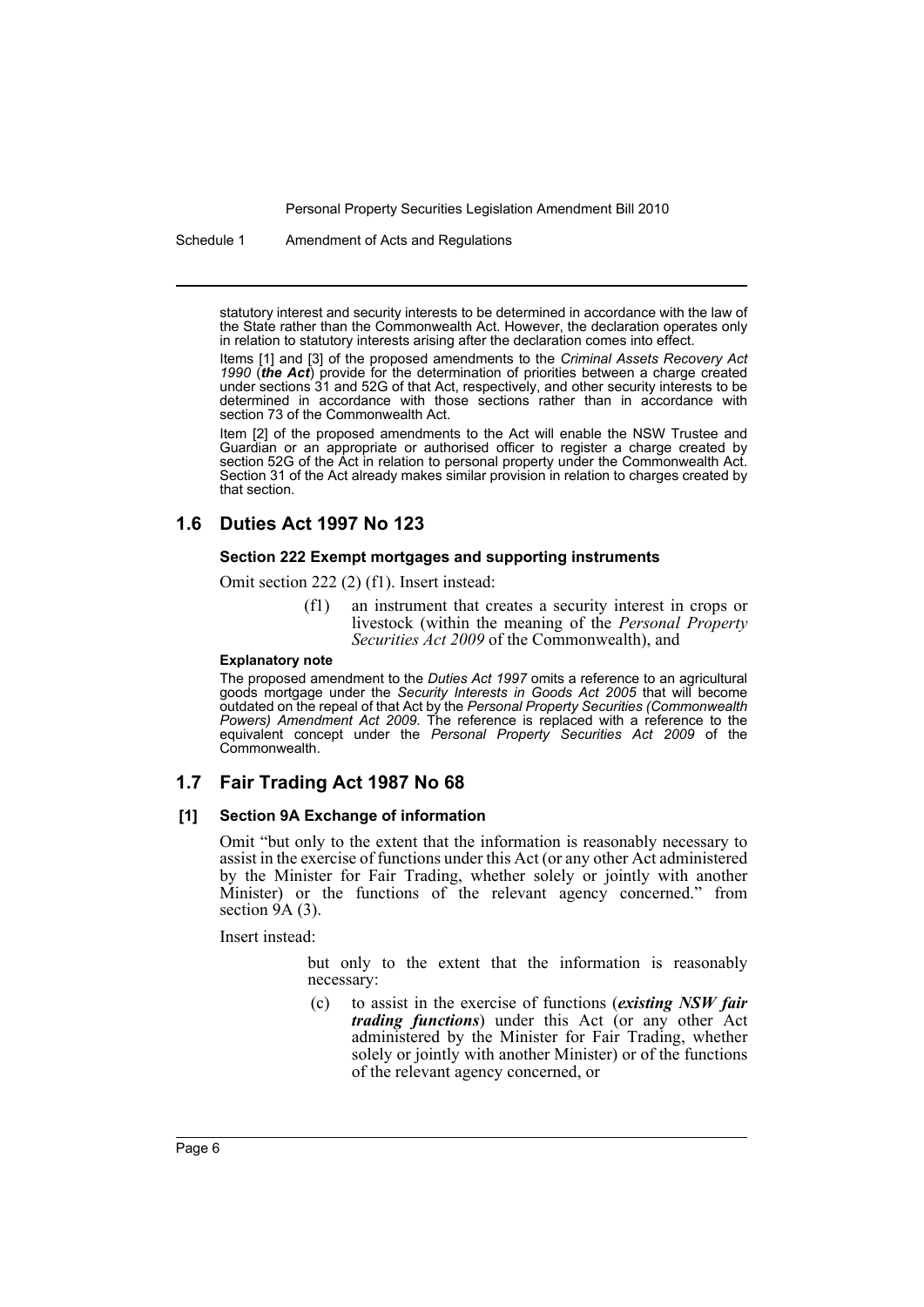Amendment of Acts and Regulations Schedule 1

(d) to assist in a proposed transfer of existing NSW fair trading functions to the relevant agency concerned or a proposed transfer of functions of the relevant agency concerned to the Minister, Director-General or other fair trading agency of the State.

# **[2] Section 9A (6)**

Omit the subsection. Insert instead:

- (6) This section does not:
	- (a) limit the functions that may be exercised by the Director-General under section 9, or
	- (b) require the Director-General to provide information to a relevant agency only in accordance with an information sharing arrangement where that information can otherwise be lawfully provided, or
	- (c) limit the operation of any other Act or law under which a relevant agency is authorised or required to disclose information to another person or body.

### **[3] Schedule 5 Savings and transitional provisions**

Insert before clause 12:

#### **11J Personal Property Securities Legislation Amendment Act 2010**

Section 9A (as amended by the *Personal Property Securities Legislation Amendment Act 2010*) extends to information obtained before the commencement of the amendments to that section.

#### **Explanatory note**

Item [1] of the proposed amendments to the *Fair Trading Act 1987* (*the Act*) enables information sharing arrangements to be entered into by the Director-General within the meaning of that Act in connection with the proposed transfer of functions relating to fair trading (including to a Commonwealth agency).

Item [2] of the proposed amendments to the Act makes it clear that the Director-General may share information with other agencies even in the absence of an information sharing arrangement under section 9A of the Act where the Director-General can lawfully do so.

Item [3] of the proposed amendments to the Act enacts a transitional provision that confirms that the amendments proposed to be made by items [1] and [2] extend to information obtained before the commencement of the amendments.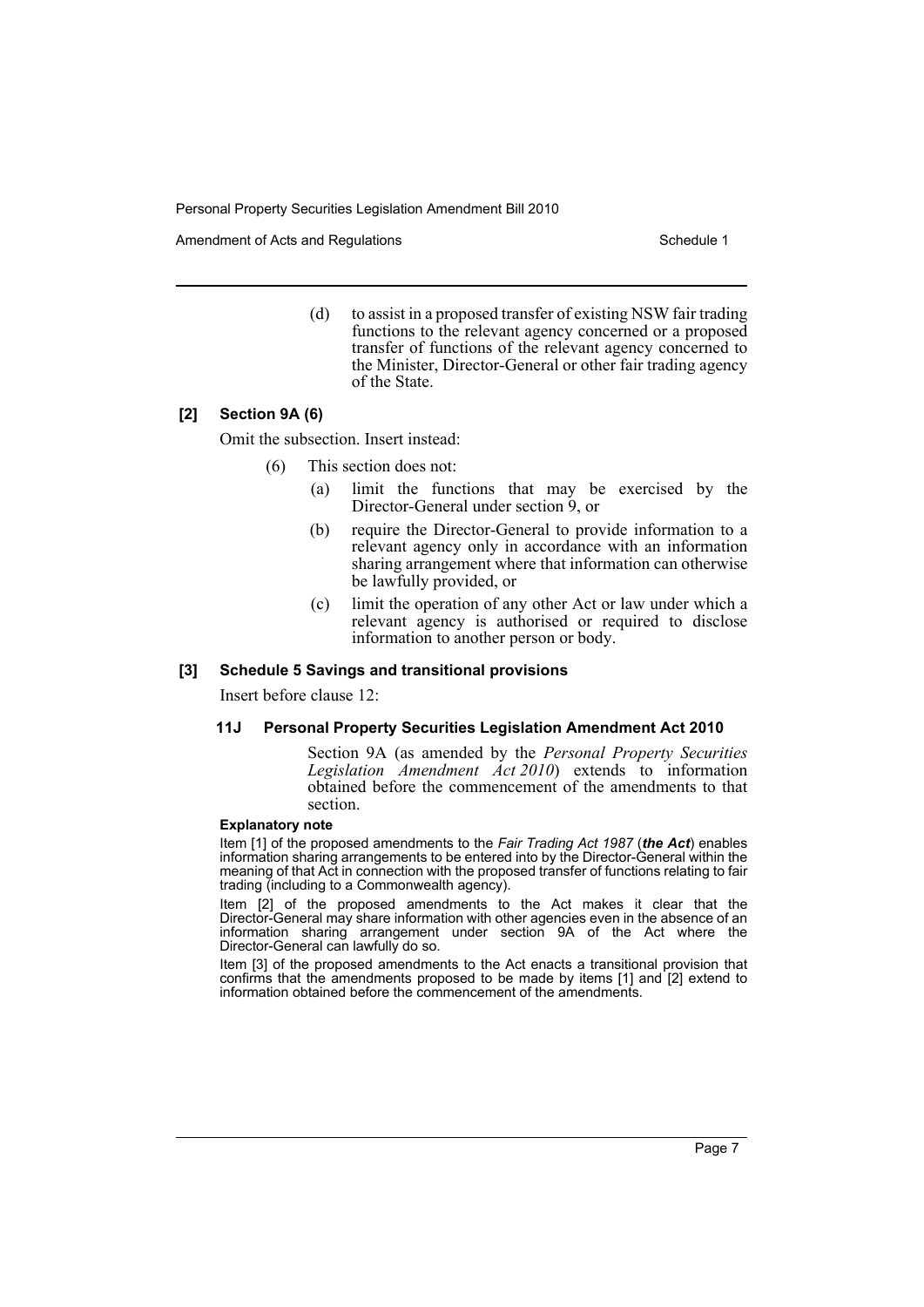Schedule 1 Amendment of Acts and Regulations

# **1.8 Fines Act 1996 No 99**

#### **Schedule 1 Statutory provisions under which penalty notices issued**

Omit the matter relating to the *Registration of Interests in Goods Act 1986*. **Explanatory note**

The proposed amendment to the *Fines Act 1996* omits a reference to the *Registration of Interests in Goods Act 1986* that will become outdated on the repeal of that Act by the *Personal Property Securities (Commonwealth Powers) Amendment Act 2009*.

# **1.9 Fisheries Management Act 1994 No 38**

# **Section 286A**

Insert after section 286:

#### **286A Certain licences, leases, permits and other rights not personal property under Personal Property Securities Act 2009 (Cth)**

Each of the following is declared not to be personal property for the purposes of the *Personal Property Securities Act 2009* of the Commonwealth:

- (a) a commercial fishing licence,
- (b) an endorsement on a commercial fishing licence,
- (c) a fishing boat licence,
- (d) a share in any share management fishery,
- (e) an aquaculture lease,
- (f) an aquaculture permit,
- (g) a charter fishing boat licence,
- (h) an allocation made under Division 8 of Part 3,
- (i) a permit issued under section 37,
- (j) a permit issued under Part 7,
- (k) a licence granted under Subdivision 1 of Division 6 of Part 7A.

**Note.** The *Personal Property Securities Act 2009* of the Commonwealth does not apply in relation to a right, licence or authority granted by or under a law of a State that is declared by the law not to be personal property for the purposes of that Act.

#### **Explanatory note**

Section 8 (1) (k) of the *Personal Property Securities Act 2009* of the Commonwealth (*the Commonwealth Act*) provides for that Act not to apply to a particular right, licence or authority (*the statutory right*) granted by or under a law of a State, if, at the time when the statutory right is granted, or at any time afterwards, a provision of that law declares that kind of statutory right not to be personal property for the purposes of the Commonwealth Act (no matter whether the provision remains in force). The definition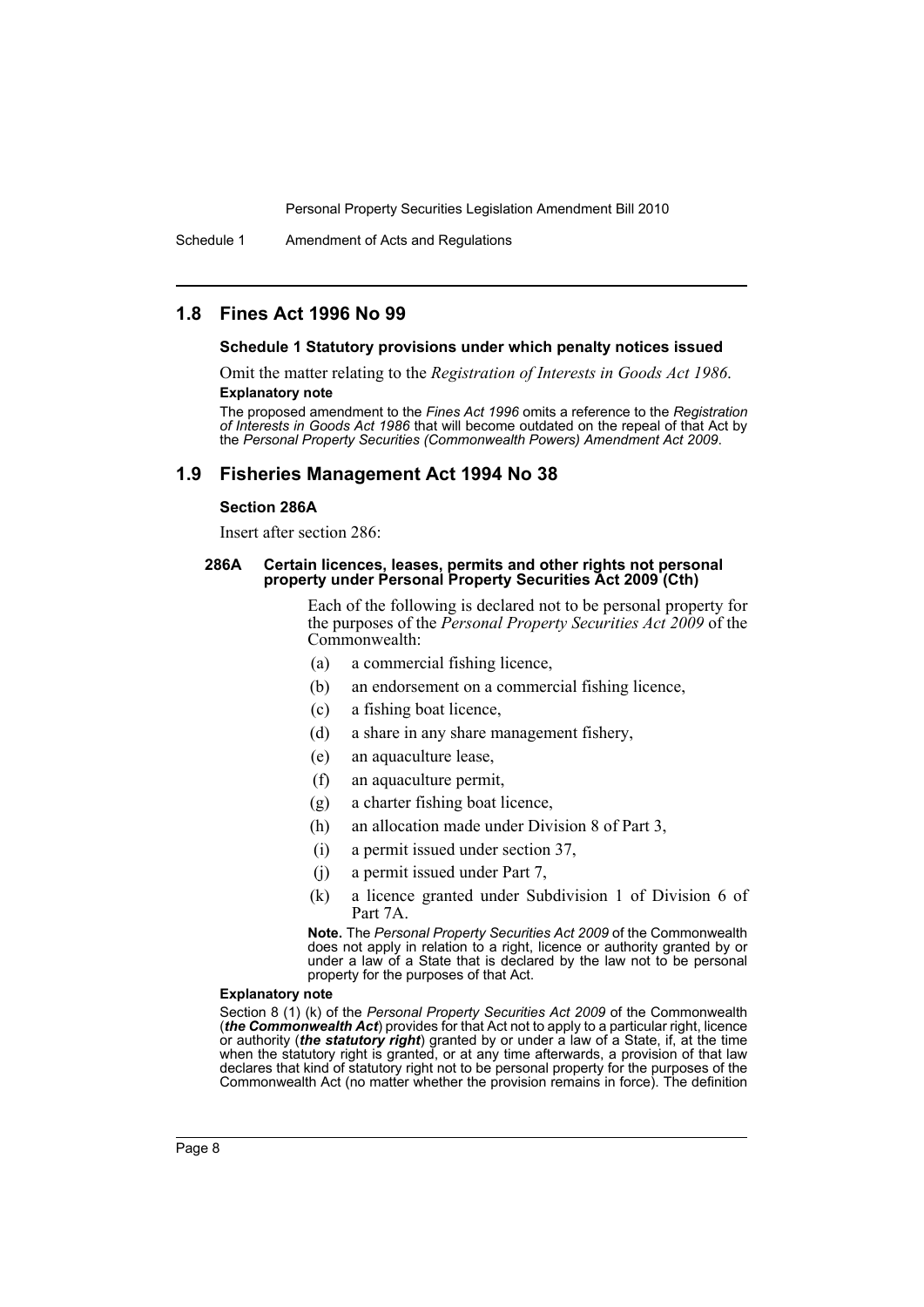Amendment of Acts and Regulations Schedule 1

of *personal property* in section 10 of the Commonwealth Act also excludes any statutory right that has been declared not to be personal property for the purposes of the Commonwealth Act.

The proposed amendment to the *Fisheries Management Act 1994* ensures that certain licences, shares, leases, permits and other rights issued or granted under the Act are not treated as being personal property for the purposes of the Commonwealth Act.

# **1.10 Health Practitioner Regulation (Adoption of National Law) Act 2009 No 86**

#### **Schedule 1 Modification of Health Practitioner Regulation National Law**

Insert after clause 3 (2) of Schedule 5F of the modifications to the Health Practitioner Regulation National Law (as set out in Schedule 1 [25] to the Act):

- (3) To avoid doubt, any failure to register a pecuniary interest that is a security interest with respect to a pharmacy business does not—
	- (a) affect the validity, priority or enforceability of the security interest or of the agreement or other arrangement providing for the security interest; or
	- (b) otherwise limit the effect of the security interest or the agreement or other arrangement providing for the security interest.

#### **Explanatory note**

Section 254 (2) (d) of the *Personal Property Securities Act 2009* of the Commonwealth recognises that a law of a State that requires a security interest in personal property to be registered under that law is capable of operating concurrently with the Commonwealth Act if a failure to register the security interest under the law does not limit the effect of the security interest or a security agreement for the security interest. The proposed amendment to the *Health Practitioner Regulation (Adoption of National Law) Act 2009* makes it clear that a failure under clause 3 of Schedule 5F of the modifications set out in that Act to the Health Practitioner Regulation National Law to register a pecuniary interest that is a security interest with respect to a pharmacy business does not limit the effect of the interest or the agreement that creates the interest.

# **1.11 Housing Act 2001 No 52**

#### **Section 69B Access to information for preventing, investigating or prosecuting fraud**

Omit section 69B (1) (e).

#### **Explanatory note**

The proposed amendment to the *Housing Act 2001* omits a reference to the Register of Interests in Goods kept under the *Registration of Interests in Goods Act 1986* that will become outdated on the repeal of that Act by the *Personal Property Securities (Commonwealth Powers) Amendment Act 2009*.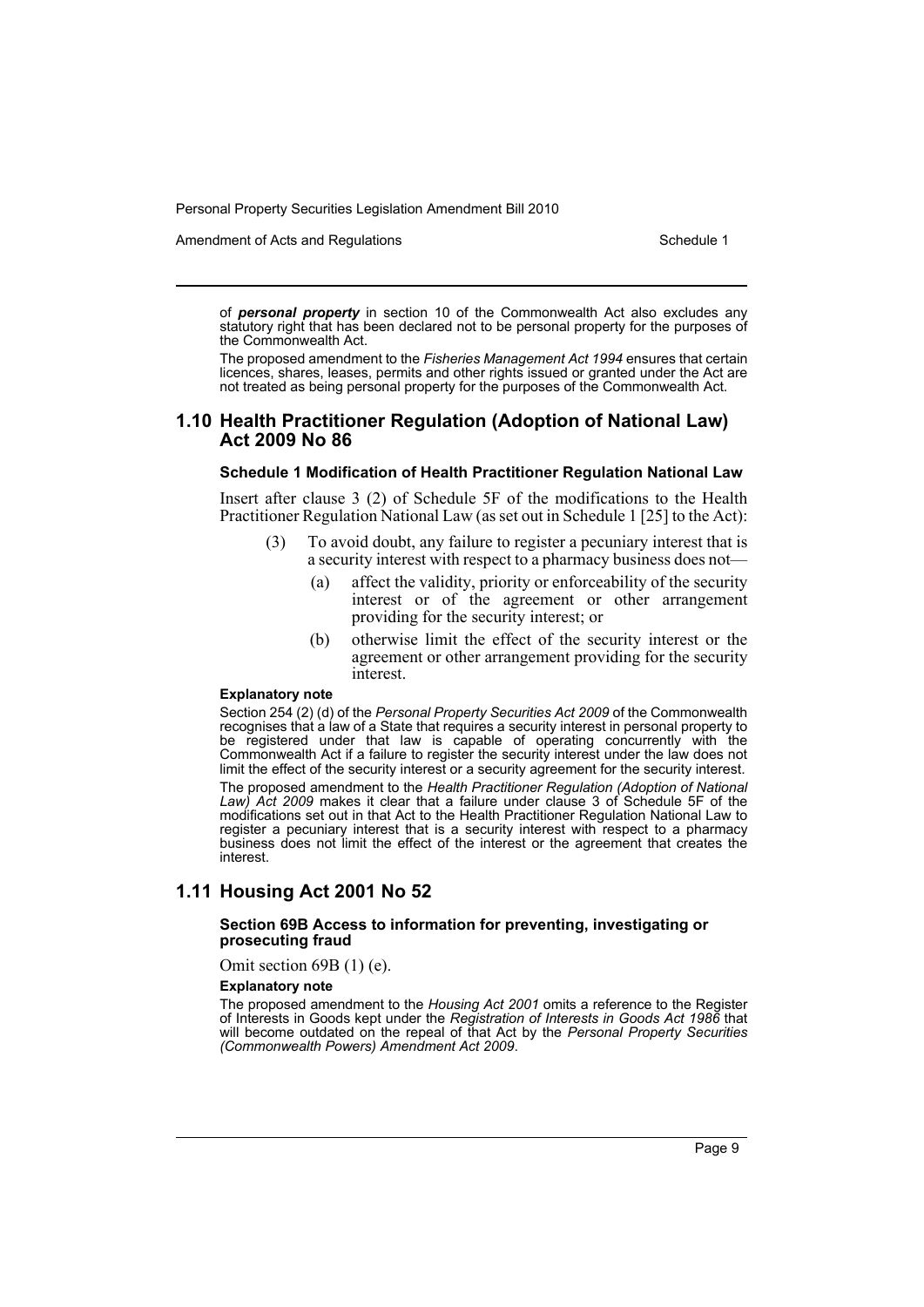Schedule 1 Amendment of Acts and Regulations

# **1.12 Impounding Act 1993 No 31**

# **[1] Section 20 Impounding authority to notify owner**

Omit "Register under the *Registration of Interests in Goods Act 1986* for registrable interests in the vehicle" from section 20 (1).

Insert instead "PPS Register for information concerning PPS security interests in the vehicle".

# **[2] Section 20 (4)**

Omit "Register reveals a registrable interest".

Insert instead "PPS Register reveals a PPS security interest".

# **[3] Section 20 (8)**

Insert after section 20 (7) (before the note):

(8) In this section:

*PPS Register* means the Personal Property Securities Register under the *Personal Property Securities Act 2009* of the Commonwealth.

*PPS security interest*, in relation to a motor vehicle, means a security interest in the vehicle to which the *Personal Property Securities Act 2009* of the Commonwealth applies (including a transitional security interest within the meaning of that Act).

#### **Explanatory note**

The proposed amendments to the *Impounding Act 1993* require an impounding authority to search the new Personal Property Securities Register established under the *Personal Property Securities Act 2009* of the Commonwealth for security interests in a motor vehicle before impounding the vehicle. Currently, an impounding authority is required to search the Register maintained under the *Registration of Interests in Goods Act 1986*. That Register will be replaced by the Register under the Commonwealth Act when that Act commences.

# **1.13 Law Enforcement (Powers and Responsibilities) Act 2002 No 103**

# **[1] Section 219 Disposal of property on application to court**

Insert "(including adjusting rights by extinguishing, whether in whole or in part, any interests in the property of such persons)" after "parts of property" in section 219 (2) (a).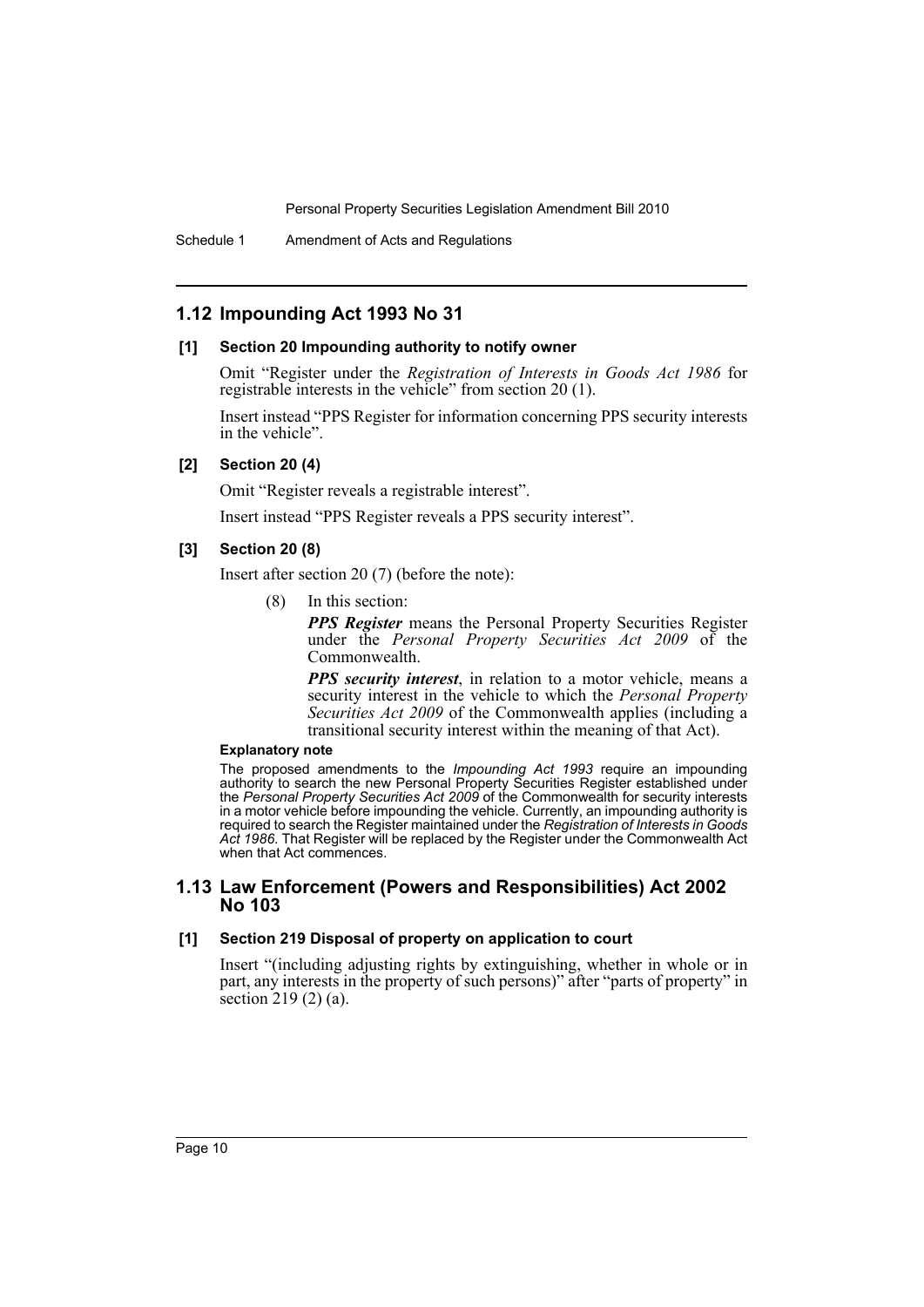Amendment of Acts and Regulations Schedule 1

# **[2] Section 219 (5)**

Insert after section 219 (4):

An order under subsection (2) (a) that provides for the extinguishment, whether in whole or in part, of any interest in property operates to extinguish the interest according to its tenor.

#### **Explanatory note**

Section 254 (2) (g) of the *Personal Property Securities Act 2009* of the Commonwealth (*the Commonwealth Act*) recognises that a law of a State that operates to extinguish (however described) a security interest in circumstances other than those provided under the Commonwealth Act is capable of operating concurrently with the Commonwealth Act.

The proposed amendments to the *Law Enforcement (Powers and Responsibilities) Act 2002* ensure that a court exercising functions under section 219 of that Act (Disposal of property on application to court) may adjust rights between parties by extinguishing an interest of any of those parties.

# **1.14 Local Government Act 1993 No 30**

#### **Section 68B**

Insert after section 68A:

#### **68B Approvals not personal property under Personal Property Securities Act 2009 (Cth)**

An approval under this Part is declared not to be personal property for the purposes of the *Personal Property Securities Act 2009* of the Commonwealth.

**Note.** The *Personal Property Securities Act 2009* of the Commonwealth does not apply in relation to a right, licence or authority granted by or under a law of a State that is declared by the law not to be personal property for the purposes of that Act.

#### **Explanatory note**

Section 8 (1) (k) of the *Personal Property Securities Act 2009* of the Commonwealth (*the Commonwealth Act*) provides for that Act not to apply to a particular right, licence or authority (*the statutory right*) granted by or under a law of a State, if, at the time when the statutory right is granted, or at any time afterwards, a provision of that law declares that kind of statutory right not to be personal property for the purposes of the Commonwealth Act (no matter whether the provision remains in force). The definition of *personal property* in section 10 of the Commonwealth Act also excludes any statutory right that has been declared not to be personal property for the purposes of the Commonwealth Act.

The proposed amendment to the *Local Government Act 1993* ensures that approvals under Part 1 of Chapter 7 of that Act are not treated as being personal property for the purposes of the Commonwealth Act.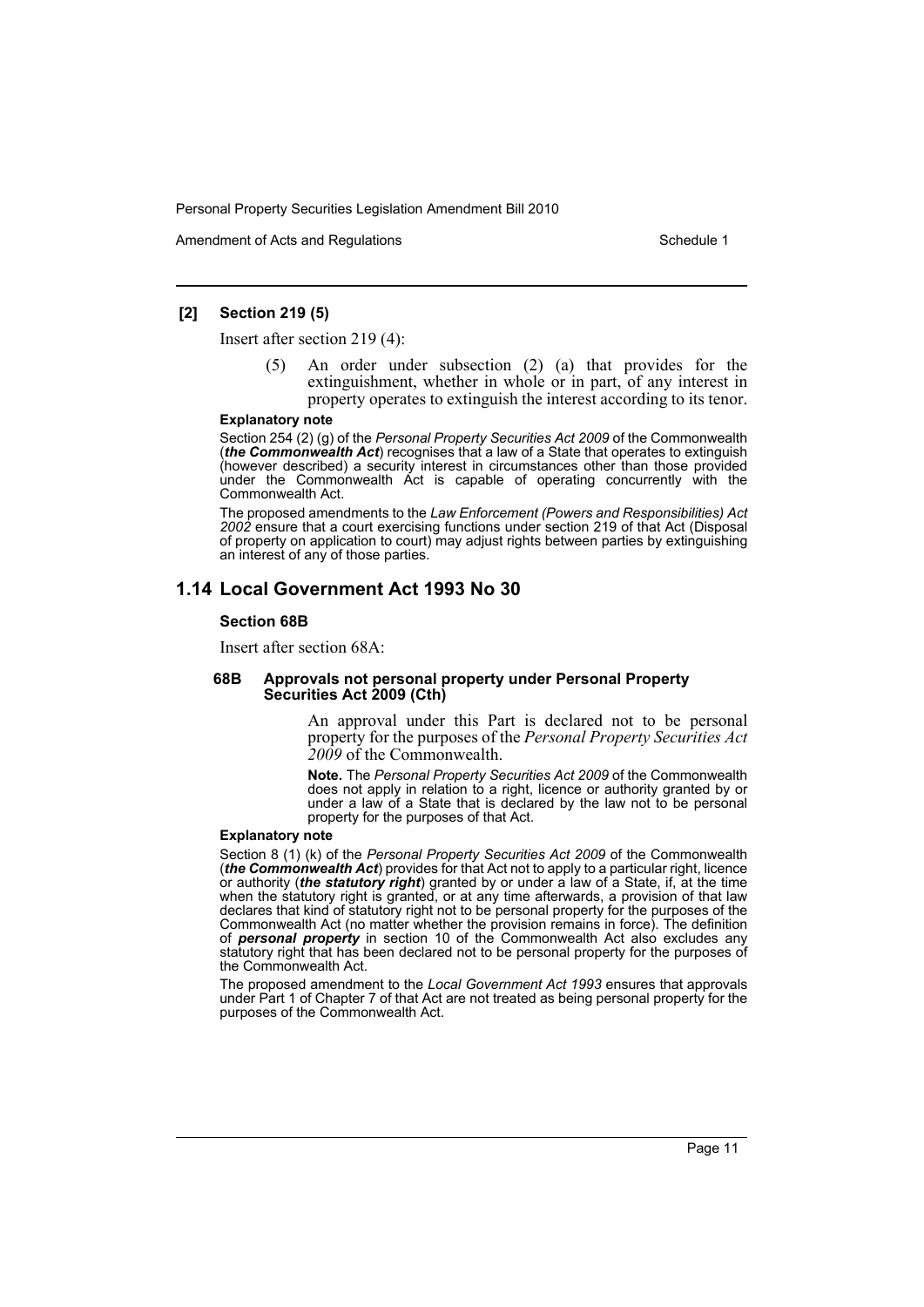Schedule 1 Amendment of Acts and Regulations

# **1.15 Mining Act 1992 No 29**

# **[1] Section 218B**

Insert after section 218A:

# **218B Registration of certain interests in mineral claims**

- (1) The Director-General is to keep a register of legal and equitable interests in mineral claims.
- (2) Any person claiming a legal or equitable interest in a mineral claim may apply for registration of the interest.
- (3) An application must be lodged with the Director-General and must be accompanied by the appropriate lodgment fee and by documentary evidence of the legal or equitable interest concerned.
- (4) The Director-General may, if satisfied that the applicant holds the interest concerned, register the document by which the legal or equitable interest is evidenced.
- (5) The Director-General may, on application by the holder of an interest or otherwise, make such amendments to the register kept under this section as are appropriate to reflect dealings in the interest.
- (6) Without limiting the generality of subsection (5), the Director-General may cancel the registration of an interest if of the opinion that the interest has ceased to exist.
- (7) The registration of an interest under this section is not to be taken to be evidence of the existence of the interest.
- (8) For the purposes of any legal proceedings concerning a mineral claim:
	- (a) a registered interest has priority over an interest that is not registered, and
	- (b) an earlier registered interest has priority over a later registered interest.
- (9) The register must be kept available at such offices of the Department as may be prescribed by the regulations for inspection, free of charge, by members of the public.
- (10) Section 208 applies to an application under this section in the same way as it applies to an application referred to in section  $208(1)$ .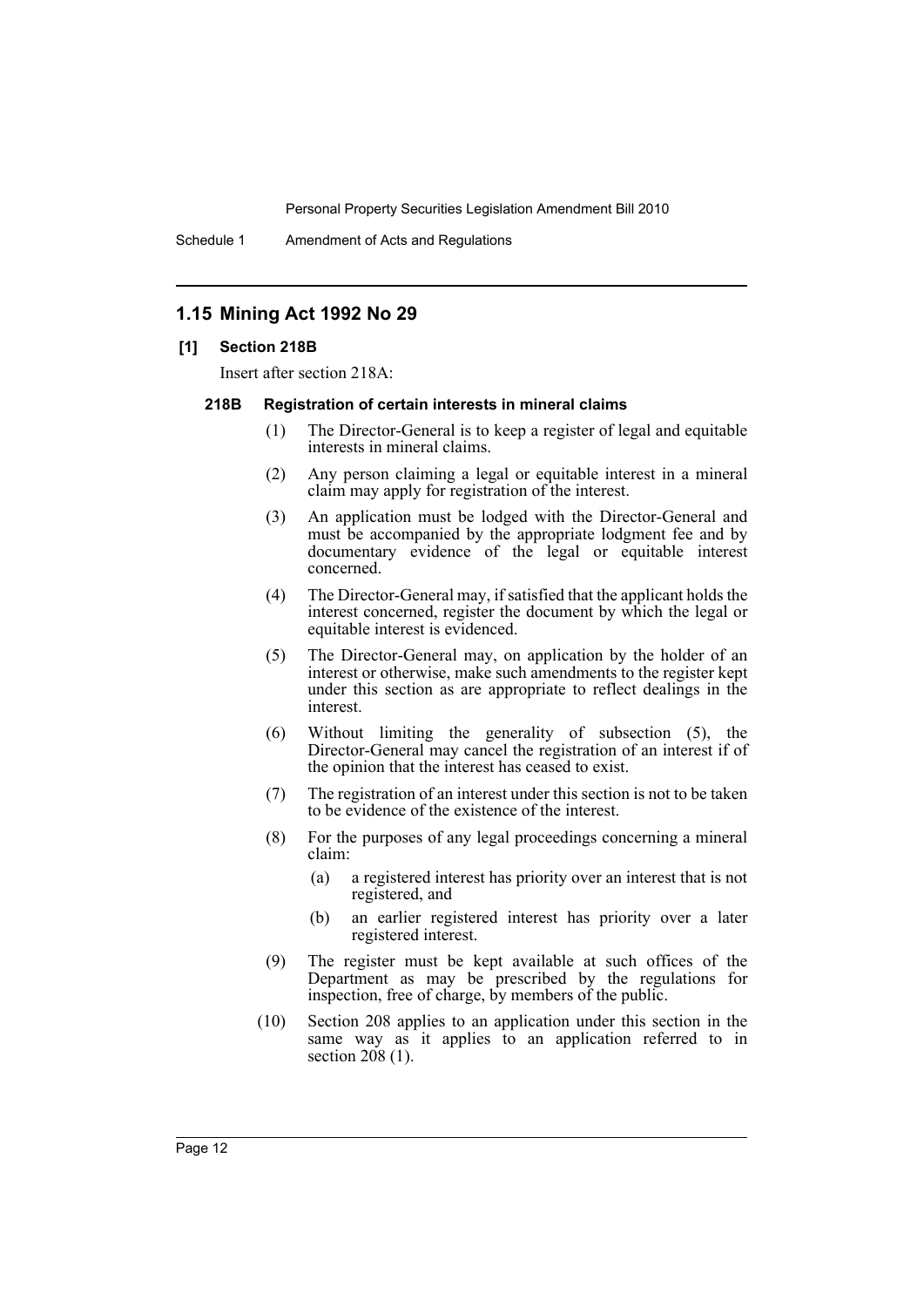Amendment of Acts and Regulations Schedule 1

# **[2] Section 235F**

Insert after section 235E:

#### **235F Registration of certain interests in opal prospecting licences**

- (1) The Director-General is to keep a register of legal and equitable interests in opal prospecting licences.
- (2) Any person claiming a legal or equitable interest in an opal prospecting licence may apply for registration of the interest.
- (3) An application must be lodged with the Director-General and must be accompanied by the appropriate lodgment fee and by documentary evidence of the legal or equitable interest concerned.
- (4) The Director-General may, if satisfied that the applicant holds the interest concerned, register the document by which the legal or equitable interest is evidenced.
- (5) The Director-General may, on application by the holder of an interest or otherwise, make such amendments to the register kept under this section as are appropriate to reflect dealings in the interest.
- (6) Without limiting the generality of subsection (5), the Director-General may cancel the registration of an interest if of the opinion that the interest has ceased to exist.
- (7) The registration of an interest under this section is not to be taken to be evidence of the existence of the interest.
- (8) For the purposes of any legal proceedings concerning an opal prospecting licence:
	- (a) a registered interest has priority over an interest that is not registered, and
	- (b) an earlier registered interest has priority over a later registered interest.
- (9) The register must be kept available at such offices of the Department as may be prescribed by the regulations for inspection, free of charge, by members of the public.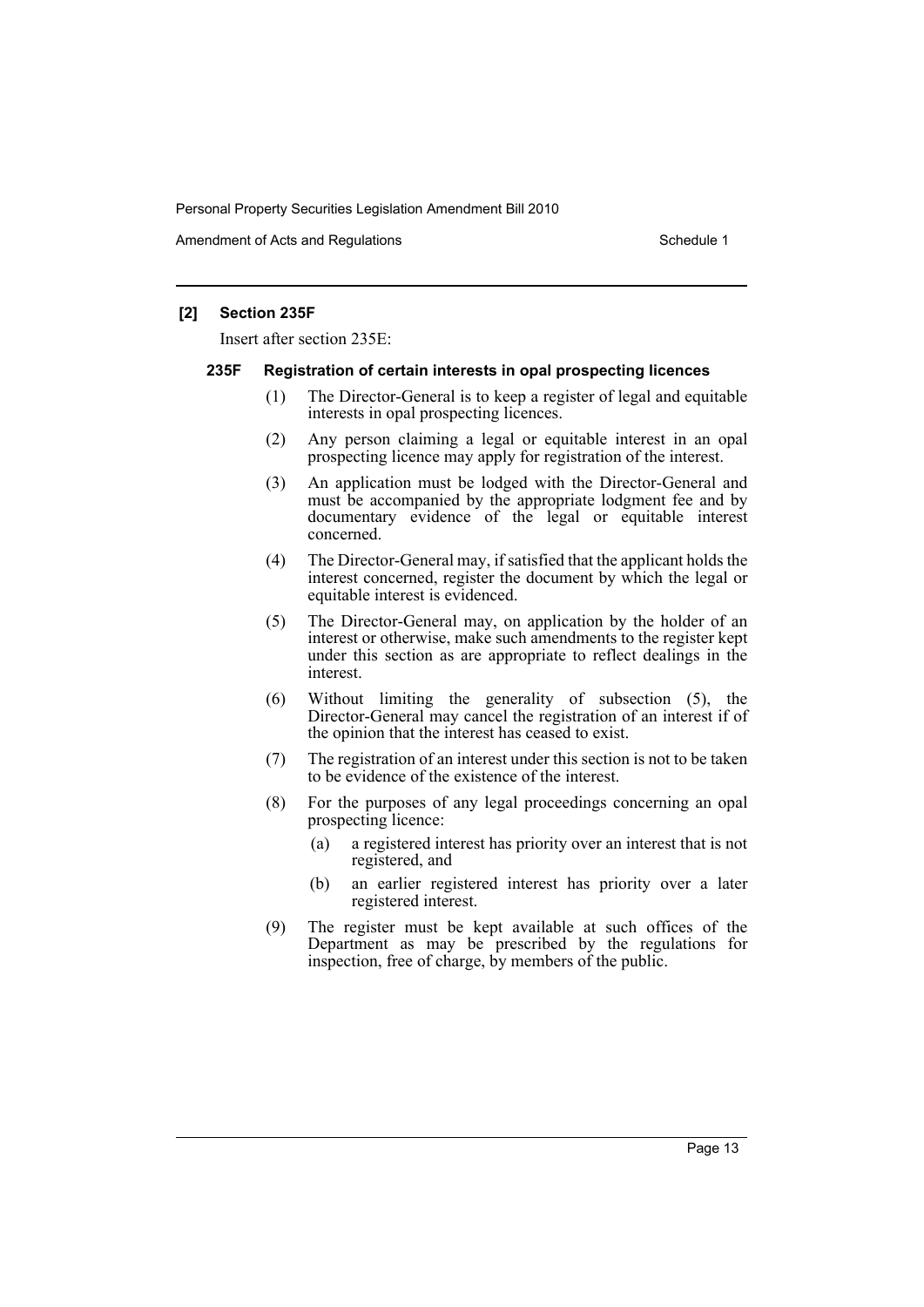Schedule 1 Amendment of Acts and Regulations

# **[3] Section 379A**

Insert after section 379:

#### **379A Certain licences and leases not personal property under Personal Property Securities Act 2009 (Cth)**

Each of the following is declared not to be personal property for the purposes of the *Personal Property Securities Act 2009* of the Commonwealth:

- (a) an exploration licence,
- (b) an assessment lease,
- (c) a mineral claim,
- (d) a mining lease,
- (e) an opal prospecting licence.

**Note.** The *Personal Property Securities Act 2009* of the Commonwealth does not apply in relation to a right, licence or authority granted by or under a law of a State that is declared by the law not to be personal property for the purposes of that Act.

# **[4] Schedule 6 Savings, transitional and other provisions**

Insert at the end of the Schedule (with appropriate Part and clause numbers):

# **Part Provision consequent on enactment of Personal Property Securities Legislation Amendment Act 2010**

# **Application of sections 218B and 235F**

- (1) Section 218B (as inserted by the *Personal Property Securities Legislation Amendment Act 2010*) applies only in relation to mineral claims granted or renewed after the commencement of the section.
- (2) Section 235F (as inserted by the *Personal Property Securities Legislation Amendment Act 2010*) applies only in relation to opal prospecting licences granted after the commencement of the section.

#### **Explanatory note**

Section 8 (1) (k) of the *Personal Property Securities Act 2009* of the Commonwealth (*the Commonwealth Act*) provides for that Act not to apply to a particular right, licence or authority (*the statutory right*) granted by or under a law of a State, if, at the time when the statutory right is granted, or at any time afterwards, a provision of that law declares that kind of statutory right not to be personal property for the purposes of the Commonwealth Act (no matter whether the provision remains in force). The definition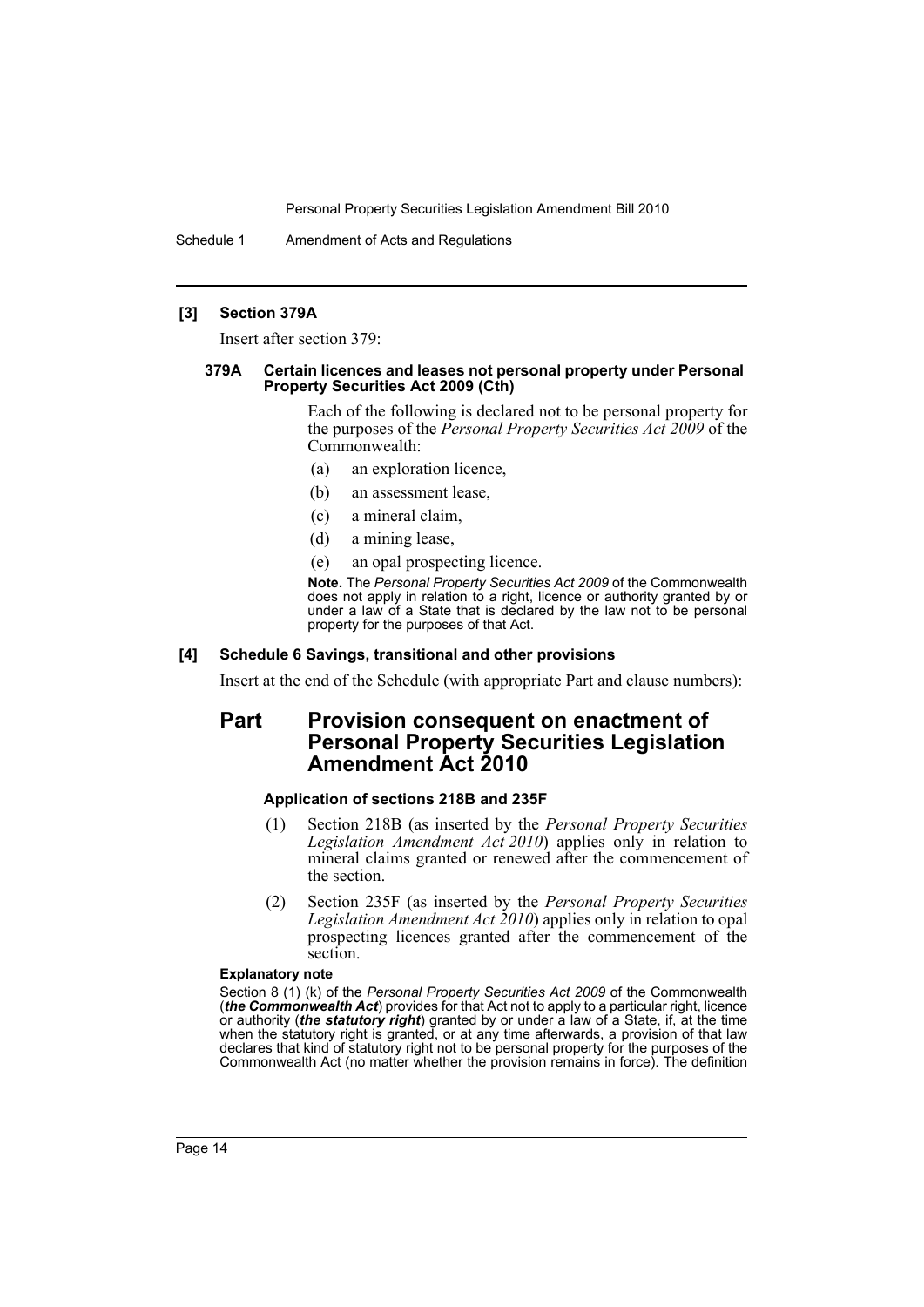Amendment of Acts and Regulations Schedule 1

of *personal property* in section 10 of the Commonwealth Act also excludes any statutory right that has been declared not to be personal property for the purposes of the Commonwealth Act.

Item [3] of the proposed amendments to the *Mining Act 1992* (*the Act*) ensures that certain licences, leases and claims under the Act are not treated as being personal property for the purposes of the Commonwealth Act.

Items [1] and [2] of the proposed amendments to the Act will require the Director-General of the Department of Industry and Investment to keep registers of legal and equitable interests in mineral claims and opal prospecting licences. The Director-General already keeps similar registers in relation to other licences and leases issued under the Act. As the Commonwealth Act will not apply in relation to these claims and licences, these proposed amendments also provide for priorities between registered and unregistered interests. Item [4] of the proposed amendments enacts a transitional provision to make it clear that the requirement to maintain a register only applies in relation to mineral claims or opal prospecting licences that are granted or renewed after the commencement of the provisions concerned.

# **1.16 Personal Property Securities (Commonwealth Powers) Act 2009 No 35**

#### **[1] Schedule 1 Savings, transitional and other provisions consequent on enactment of Personal Property Securities Act 2009 of the Commonwealth**

Insert after clause 2 (1):

- (1A) Without limiting subclause (1), the Director-General is also specifically authorised to provide any of the following persons with such information recorded in REVS as the Director-General considers appropriate in order to assist in verifying the accuracy of information recorded in REVS for the purposes of data migration to the PPS Register:
	- (a) any person who is (or formerly was) recorded in REVS as a debtor or creditor in relation to prescribed goods (within the meaning of the *Registration of Interests in Goods Act 1986*),
	- (b) any person acting on behalf of such a debtor or creditor (or former debtor or creditor),
	- (c) any other person engaged by the Director-General to assist, or who is otherwise involved in assisting, in the migration of data from REVS to the PPS Register.
- (1B) The Director-General may charge fees with respect to the provision of information under subclause (1A).

### **[2] Schedule 1, clause 5**

Insert ", 8" after "7" in paragraph (a) of the definition of *registration function* in clause 5 (3).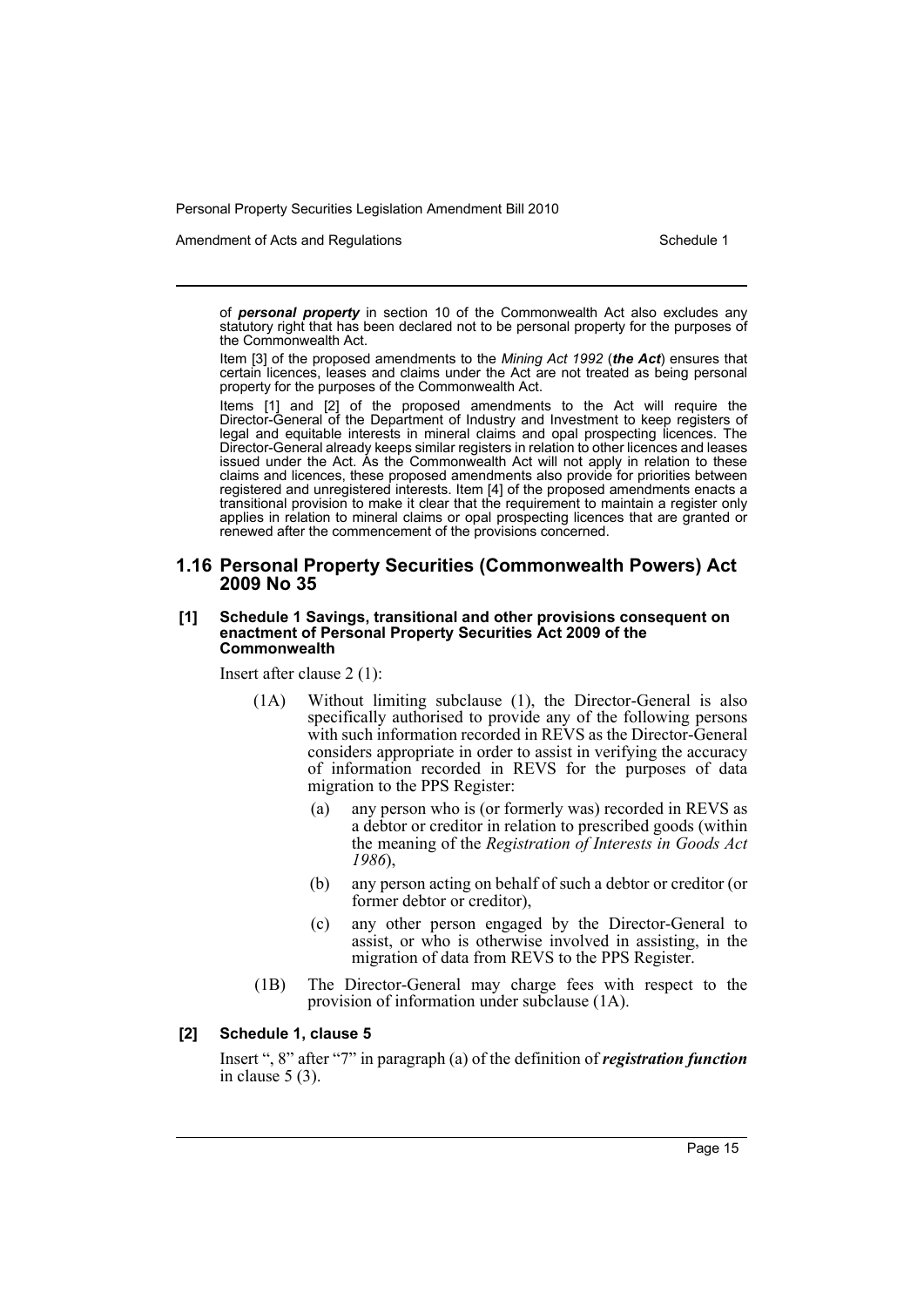Schedule 1 Amendment of Acts and Regulations

# **[3] Schedule 1, clause 7**

Insert after clause 7 (5):

Without limiting clause 4 (2) (b), the regulations may make provision for or with respect to fees payable in relation to certificates (or copies of certificates) issued under or in accordance with this clause.

# **[4] Schedule 1, clause 8**

Insert "and subclause (2)" after "Chapter 9 (Transitional provisions) of the PPS Act".

# **[5] Schedule 1, clause 8 (2)**

Insert at the end of clause 8 (after the note):

(2) If a registered interest (within the meaning of the existing Act) in prescribed goods becomes a migrated security interest (within the meaning of the PPS Act), the date (if any) recorded in the PPS Register as the date on which the interest was originally registered is taken to be the date on which the interest was originally registered under the existing Act in the absence of evidence to the contrary.

# **[6] Schedule 1, clause 22 (3)**

Insert "or of verifying the accuracy of information recorded in REVS" after "PPS Register" in paragraph (a) of the definition of *PPS transitional matter*.

# **[7] Schedule 1, clause 22A**

Insert after clause 22:

# **22A References to charges and fixed and floating charges**

- (1) This clause applies in relation to a reference in an Act or statutory rule to a charge, a fixed charge, or a floating charge, over property, but only to the extent that:
	- (a) the charge referred to has attached to personal property, and
	- (b) title to the personal property to which the charge has attached is in the grantor, and
	- (c) the charge is a security interest to which the PPS Act applies.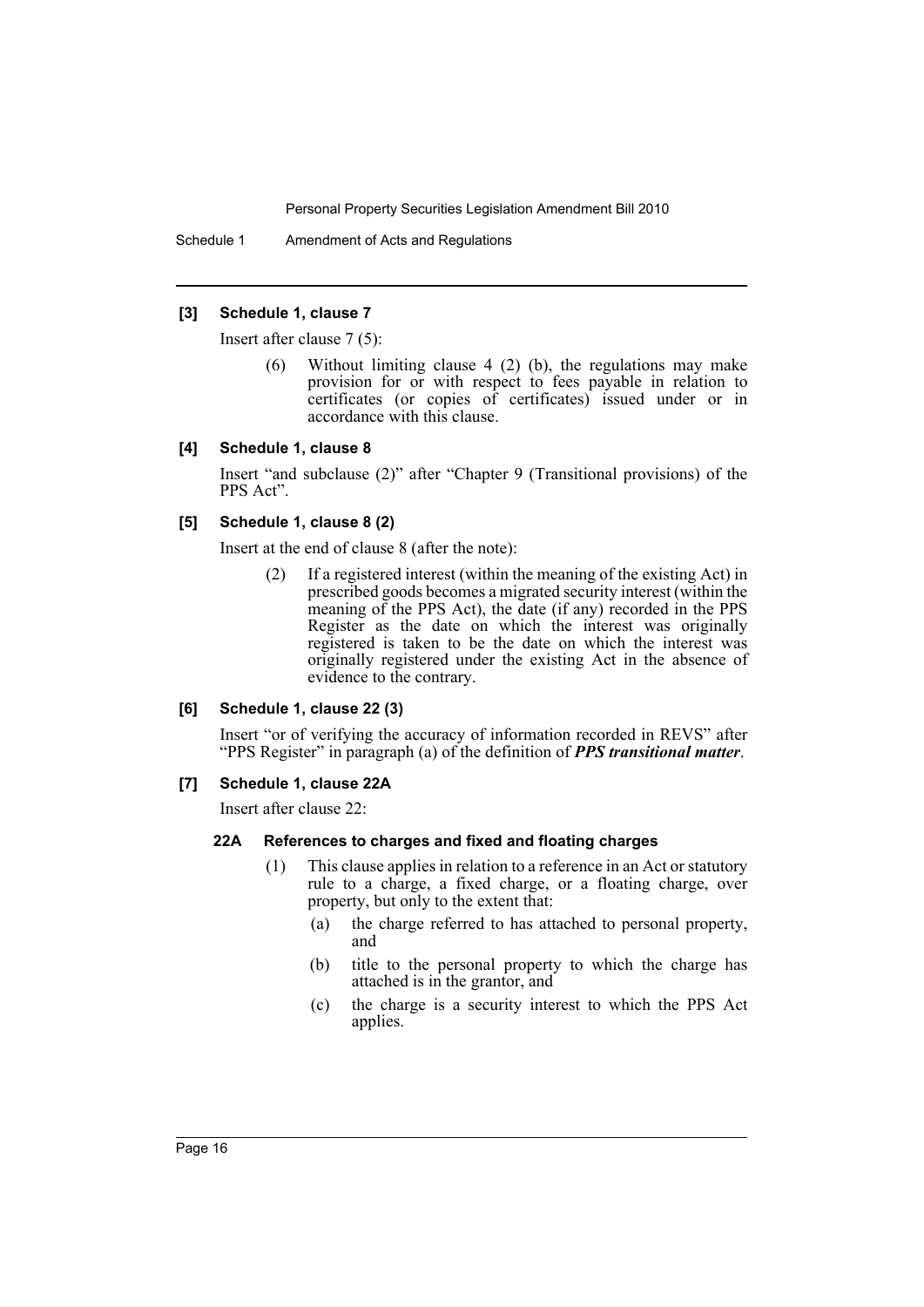Amendment of Acts and Regulations Schedule 1

- (2) However, this clause does not apply to:
	- (a) a reference to a charge, a fixed charge, or a floating charge, if the charge referred to is a perfected security interest that is provided for by a transfer of an account or chattel paper, or
	- (b) any other reference (or any reference belonging to a class) prescribed by the regulations.
- (3) On and from the registration commencement time:
	- (a) a reference to a charge over property is taken to be a reference to a security interest that has attached to:
		- (i) a circulating asset, or
		- (ii) personal property that is not a circulating asset, and
	- (b) a reference to a fixed charge over property is taken to be a reference to a security interest that has attached to personal property that is not a circulating asset, and
	- (c) a reference to a floating charge over property is taken to be a reference to a security interest that has attached to a circulating asset.
- (4) Any word or expression used in this clause that is defined in the PPS Act has the same meaning as in that Act.

# **[8] Schedule 1, clause 23A**

Insert after clause 23:

#### **23A Enforcement of and other dealings with PPS security interests restricted in certain circumstances**

- (1) On and from the registration commencement time (but subject to this clause and the regulations), a person may not take action to enforce a PPS security interest in personal property or otherwise deal with the interest or property:
	- (a) if the action or dealing is (or would be) inconsistent with a relevant State property law (or an order made under such a law) that:
		- (i) requires, authorises or permits the property to be dealt with in a particular manner (including by disposing of the property whether by sale, destruction or any other means), or
		- (ii) prohibits or prevents the property being dealt with in a particular manner or places other limitations or restrictions on how the property may be dealt with, or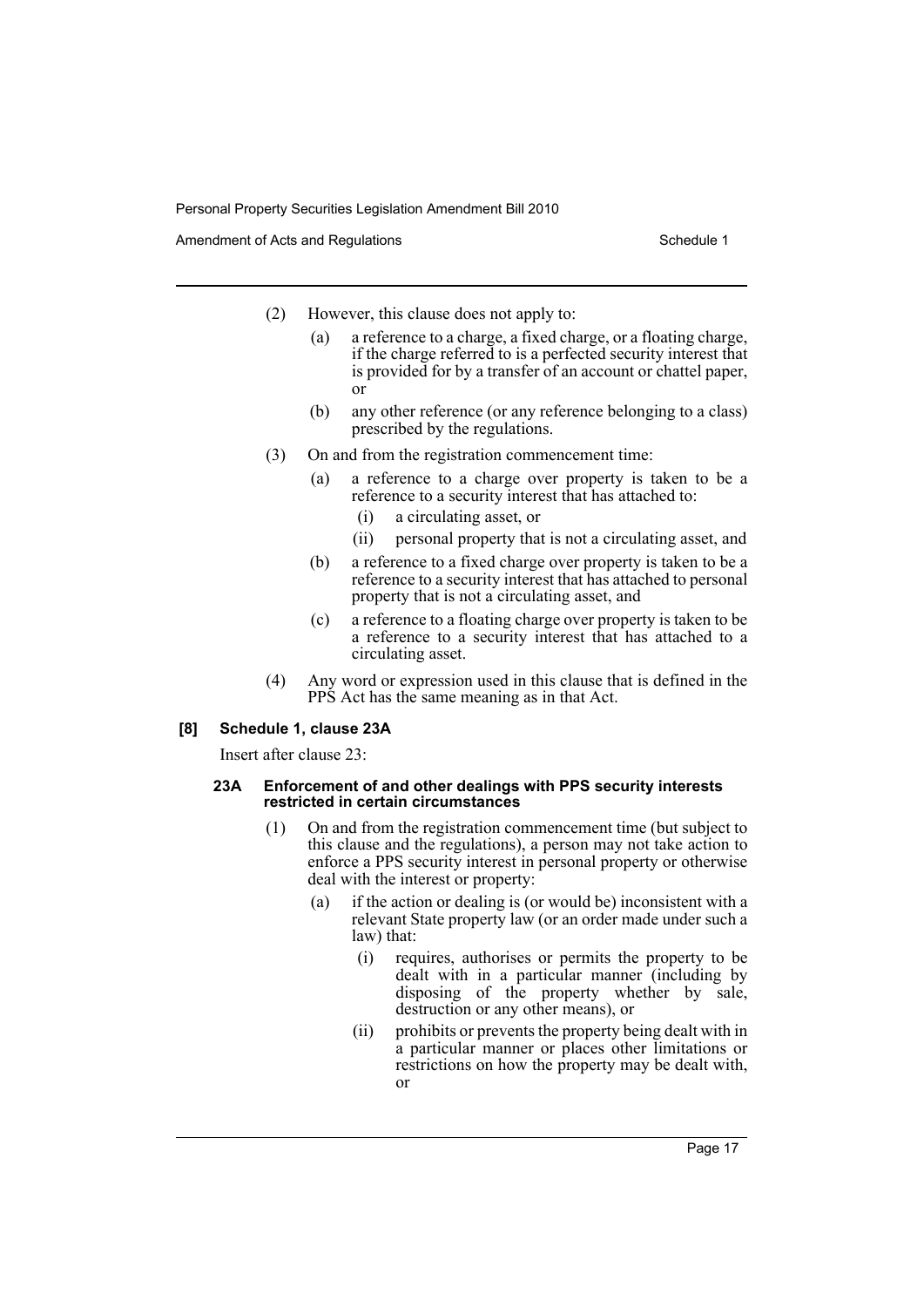Schedule 1 Amendment of Acts and Regulations

- (b) if the action or dealing would operate to prevent, impede or defeat the making of an application to a court, tribunal or any other person or body under a relevant State property law with respect to how the property is to be dealt with, or
- (c) in such other circumstances as may be prescribed by the regulations.
- (2) Each of the following is a *relevant State property law* for the purposes of this clause:
	- (a) Schedule 2 to the *Commercial Agents and Private Inquiry Agents Act 2004*,
	- (b) the *Confiscation of Proceeds of Crime Act 1989*,
	- (c) the *Criminal Assets Recovery Act 1990*,
	- (d) Part 8 of the *Holiday Parks (Long-term Casual Occupation) Act 2002*,
	- (e) the *Impounding Act 1993*,
	- (f) Division 2 of Part 17 of the *Law Enforcement (Powers and Responsibilities) Act 2002*,
	- (g) the *Pawnbrokers and Second-hand Dealers Act 1996*,
	- (h) section 42 of the *Property (Relationships) Act 1984*,
	- (i) Division 8 of Part 12 of the *Residential Parks Act 1998*,
	- (j) Division 5 of Part 5 of the *Residential Tenancies Act 1987*,
	- (k) Division 2 of Part 6 of the *Residential Tenancies Act 2010*,
	- (l) Division 7 of Part 9 of the *Retirement Villages Act 1999*,
	- (m) section 28 of the *Terrorism (Police Powers) Act 2002*,
	- (n) the *Uncollected Goods Act 1995*,
	- (o) Division 9 of Part 2 of the *Victims Support and Rehabilitation Act 1996*,
	- (p) the *Warehousemen's Liens Act 1935*,
	- (q) an Act or statutory rule (or a provision of an Act or statutory rule) that is prescribed by the regulations to be a relevant State property law for the purposes of this clause.
- (3) The regulations may make provision for or with respect to the following:
	- (a) the application of subclause (1) in relation to a relevant State property law (include the modification of the subclause in its application to such a law),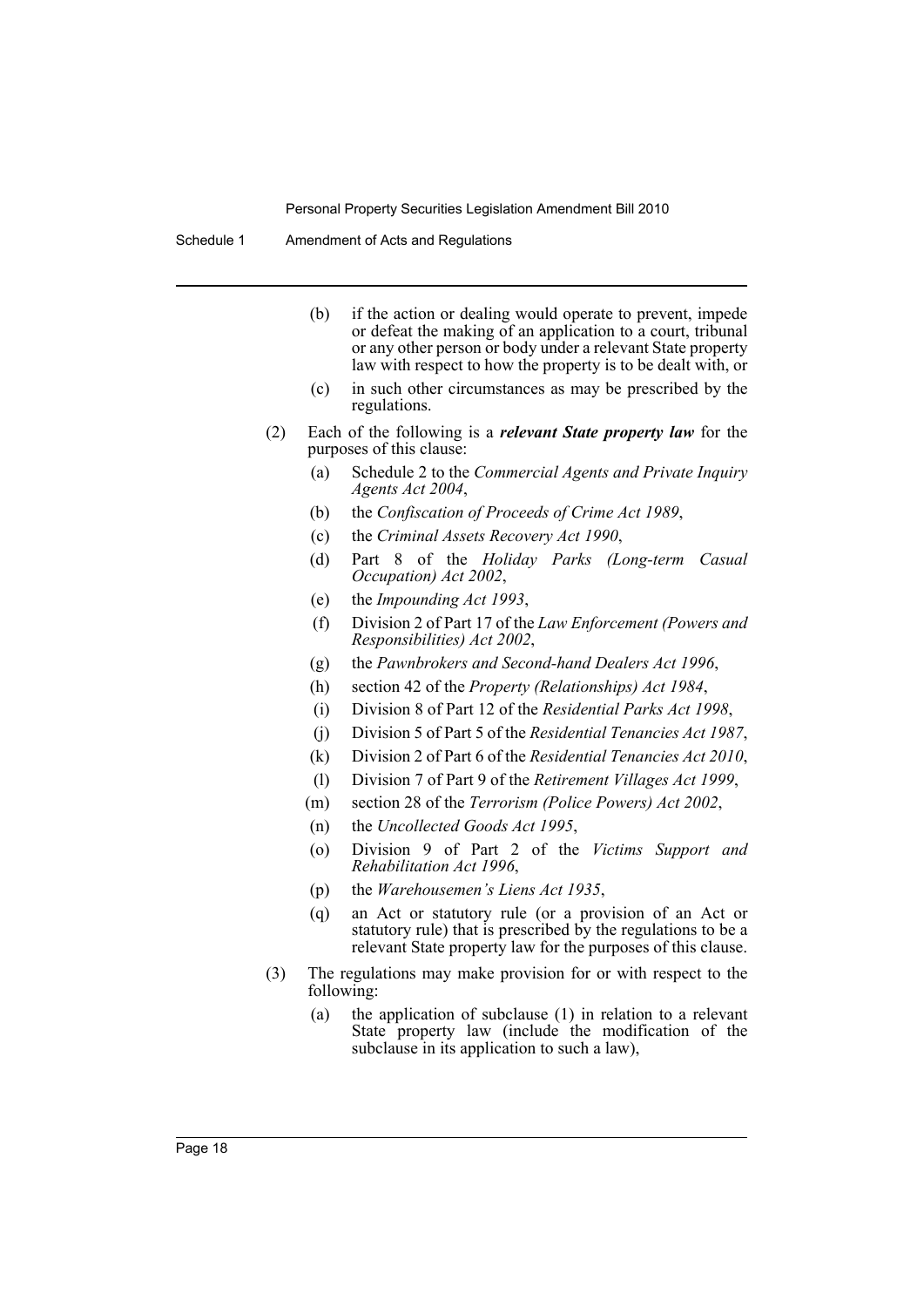Amendment of Acts and Regulations Schedule 1

- (b) the modification of a relevant State property law so as to enable it to operate concurrently, or to remove a direct inconsistency, with the PPS Act (including providing for the extinguishment of a PPS security interest in connection with the application of the law).
- (4) This clause does not:
	- (a) affect the meaning or operation of a relevant State property law in its application to interests other than PPS security interests, or
	- (b) affect the meaning or operation of a relevant State property law to the extent that the law would (even if subclause  $(i)$ ) had not been enacted) be capable of operating according to its tenor because it is:
		- (i) a law of the State capable of operating concurrently with the PPS Act, or
		- (ii) a law of the State that makes provision for a matter mentioned in section 245 (2) (a), (b) or (c) of the PPS Act, or
		- (iii) a law of the State the effect of which is covered by section 258 (2) of the PPS Act, or
	- (c) prevent the enforcement of, or other dealings with, a PPS security interest:
		- (i) by the State or an instrumentality or other agency of the State, or
		- (ii) by any other person (or person belonging to a class of persons) prescribed by the regulations.
- (5) In this clause:

*modification* includes addition, exception, omission or substitution.

*order* includes a direction or notice.

*PPS security interest* means a security interest to which the PPS Act applies (including a transitional security interest).

**Note.** Section 254 (2) (b), (c) and (g) of the PPS Act recognises that a law of a State that has any of the following effects is capable of operating concurrently with the PPS Act except in cases of direct inconsistency between the PPS Act and the law of the State:

- prohibiting or limiting a person creating, acquiring or dealing with personal property or a security interest in personal property,
- (b) prohibiting or limiting the right of a person to hold, transfer or assign a security interest in personal property,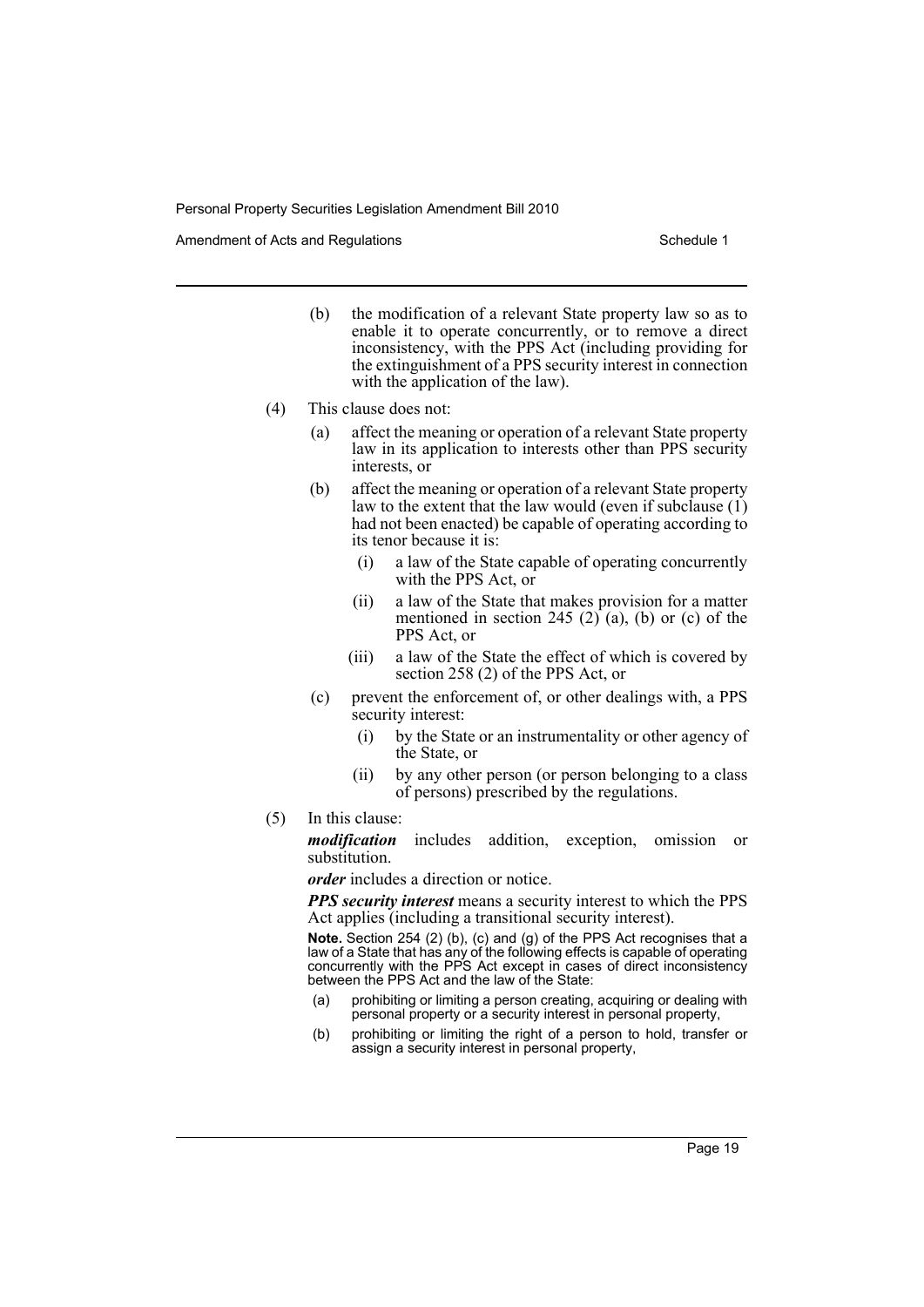Schedule 1 Amendment of Acts and Regulations

- (c) imposing limitations or additional obligations or requirements in relation to the enforcement of a security interest in personal property,
- (d) operating to extinguish (however described) a security interest in circumstances other than those provided under the PPS Act.

In the event of a direct inconsistency between the PPS Act and a law of the State having any of the effects referred to in paragraphs (a)–(c) above, section 258 (1) and (2) of the PPS Act operate to limit the operation of the PPS Act so as to avoid that inconsistency arising. The PPS Act also extends to certain security interests created before the registration commencement time (referred to as transitional security interests in that Act).

# **[9] Schedule 1, clause 24 (3) (d)**

Insert after clause 24 (3) (c):

(d) the *Personal Property Securities Legislation Amendment Act 2010*.

# **[10] Schedule 1, clause 24 (4) (a)**

Insert "or another Act or statutory rule" after "this Schedule".

#### **[11] Schedule 1, clause 25**

Omit the clause. Insert instead:

#### **25 Savings and transitional provisions consequent on enactment of Personal Property Securities Legislation Amendment Act 2010**

- (1) The following amendments made by the amending Act extend, on and from the commencement of the amendment concerned, to interests created or arising before that commencement:
	- (a) the amendments made to section 219 of the *Law Enforcement (Powers and Responsibilities) Act 2002*,
	- (b) the amendment made to section 42 of the *Property (Relationships) Act 1984*,
	- (c) the amendments made to section 28 of the *Terrorism (Police Powers) Act 2002*.
- (2) In this clause:

*amending Act* means the *Personal Property Securities Legislation Amendment Act 2010*.

#### **Explanatory note**

Item [1] of the proposed amendments to the *Personal Property Securities (Commonwealth Powers) Act 2009* (*the Act*) enables the information in the Register kept under the *Registration of Interests in Goods Act 1986* to be provided to certain persons in order to assist in the verification of information recorded in the Register for the purposes of the migration of data to the new Personal Property Securities Register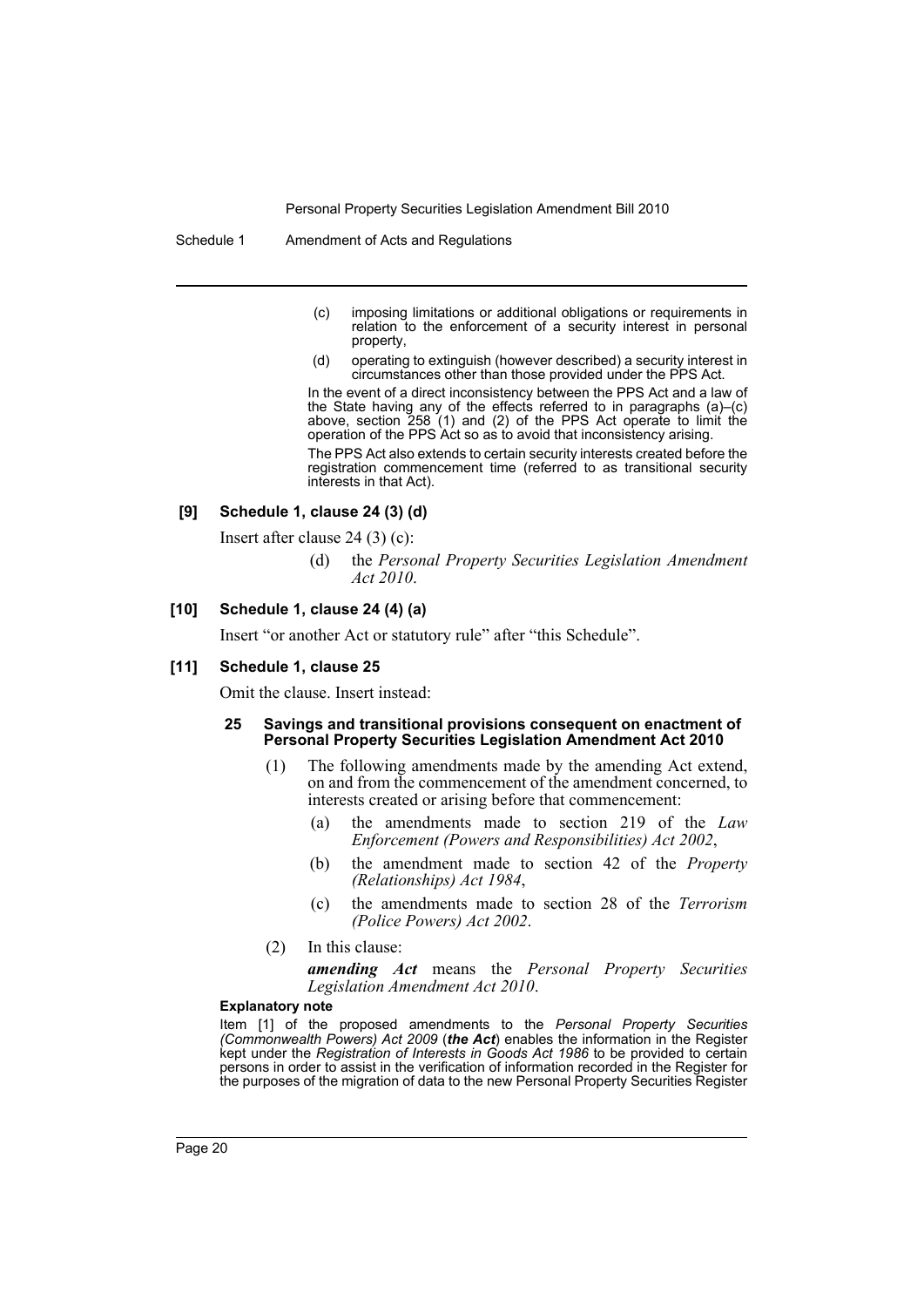Amendment of Acts and Regulations Schedule 1

(*the PPS Register*) established under the *Personal Property Securities Act 2009* of the Commonwealth (*the Commonwealth Act*). Item [6] of the proposed amendments to the Act makes a consequential amendment.

Item [2] of the proposed amendments to the Act enables the Director-General under the *Registration of Interests in Goods Act 1986* to refuse to exercise functions under section 8 of that Act during the pre-PPS transitional period.

Item [3] of the proposed amendments to the Act enables regulations to be made prescribing fees in relation to certificates (or copies of certificates) issued in relation to certain matters arising under the *Registration of Interests in Goods Act 1986*.

Item [5] of the proposed amendments to the Act allows information recorded in the PPS Register concerning the original date of registration of an interest under the *Registration of Interests in Goods Act 1986* to be relied on for the purposes of determining priorities under the *Registration of Interests in Goods Act 1986* in relation to matters occurring before the commencement of the Commonwealth Act. Item [4] of the proposed amendments makes a consequential amendment.

Item [7] of the proposed amendments to the Act provides for certain references in State legislation to charges, fixed charges or floating charges over personal property to be updated to reflect changes in terminology effected by the Commonwealth Act. Section 339 of the Commonwealth Act makes similar provision with respect to references in Commonwealth legislation.

Item [8] of the proposed amendments to the Act prevents security interests to which the Commonwealth Act applies being enforced or otherwise dealt with in a manner that would be inconsistent with, or defeat the operation of, certain State property laws (such as laws relating to abandoned, uncollected or impounded goods, criminal assets and proceeds and certain other restrictions on dealings involving property).

Item [9] of the proposed amendments to the Act enables the Governor to make savings and transitional regulations consequent on the enactment of the proposed Act. Item [10] of the proposed amendments makes a consequential amendment.

Item [11] of the proposed amendments to the Act omits a provision that has become outdated because of the enactment of the Commonwealth Act in 2009 rather than in 2010. The proposed amendment also inserts savings and transitional provisions consequent on the enactment of the proposed Act.

# **1.17 Petroleum (Onshore) Act 1991 No 84**

# **Section 126B**

Insert after section 126A:

#### **126B Petroleum titles and low-impact prospecting titles not personal property under Personal Property Securities Act 2009 (Cth)**

Each of the following is declared not to be personal property for the purposes of the *Personal Property Securities Act 2009* of the  $Commonweath$ :

(a) a petroleum title,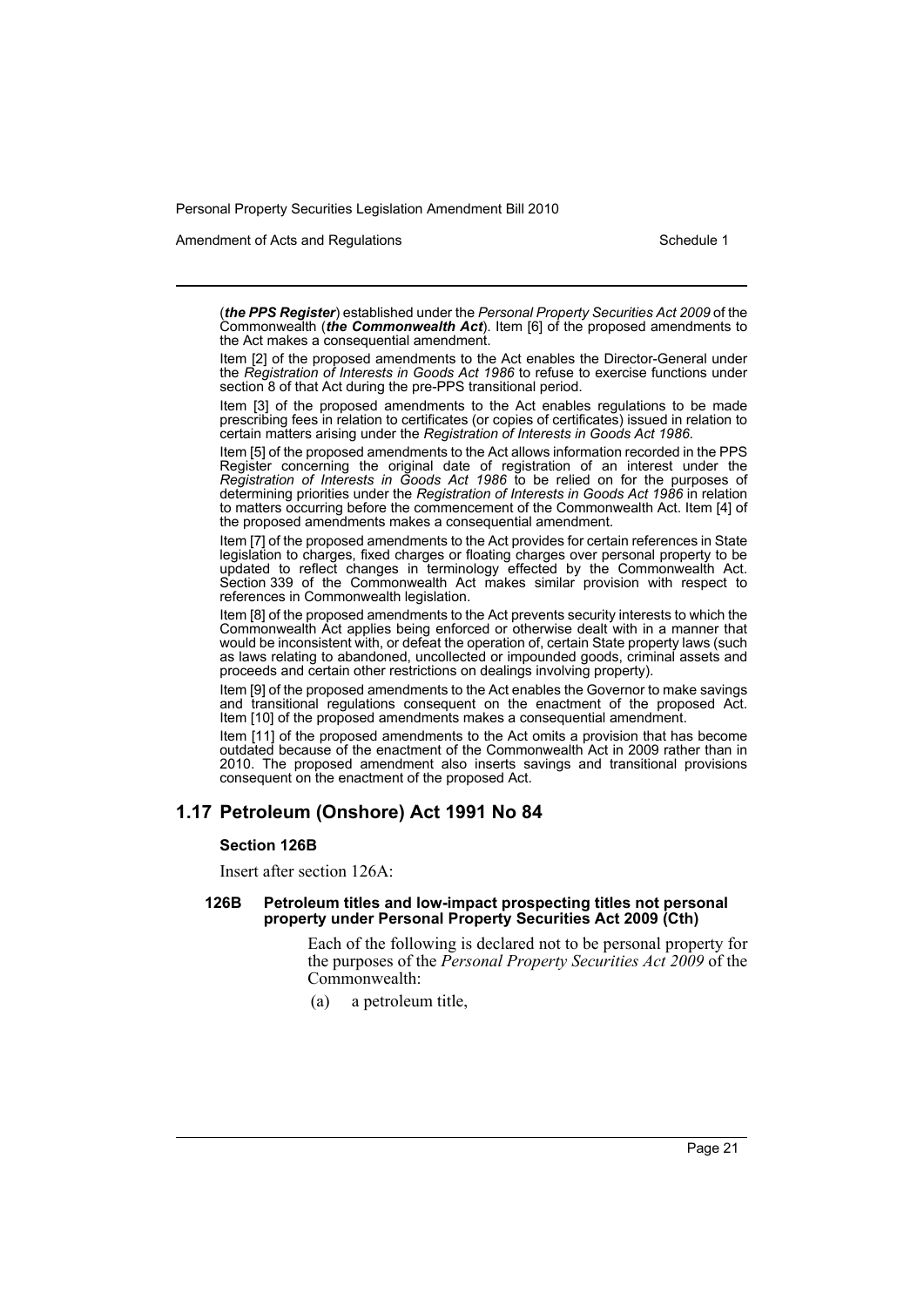Schedule 1 Amendment of Acts and Regulations

(b) a low-impact prospecting title granted under Division 6 of Part 3.

**Note.** The *Personal Property Securities Act 2009* of the Commonwealth does not apply in relation to a right, licence or authority granted by or under a law of a State that is declared by the law not to be personal property for the purposes of that Act.

#### **Explanatory note**

Section 8 (1) (k) of the *Personal Property Securities Act 2009* of the Commonwealth (*the Commonwealth Act*) provides for that Act not to apply to a particular right, licence or authority (*the statutory right*) granted by or under a law of a State, if, at the time when the statutory right is granted, or at any time afterwards, a provision of that law declares that kind of statutory right not to be personal property for the purposes of the Commonwealth Act (no matter whether the provision remains in force). The definition of *personal property* in section 10 of the Commonwealth Act also excludes any statutory right that has been declared not to be personal property for the purposes of the Commonwealth Act.

The proposed amendment to the *Petroleum (Onshore) Act 1991* ensures that petroleum titles and low-impact prospecting titles under that Act are not treated as being personal property for the purposes of the Commonwealth Act.

# **1.18 Property (Relationships) Act 1984 No 147**

#### **Section 42 Transactions to defeat claims**

Insert after section 42 (3):

- (3A) Without limiting subsection (3), a court making an order with respect to property under that subsection may also order that any interest (including a security interest or transitional security interest to which the *Personal Property Securities Act 2009* of the Commonwealth applies) is extinguished if the court is satisfied that it is appropriate to do so to prevent the defeat of an order referred to in subsection (2).
- (3B) An order under subsection (3A) operates to extinguish an interest to which it relates according to its tenor.

#### **Explanatory note**

Section 254 (2) (g) of the *Personal Property Securities Act 2009* of the Commonwealth (*the Commonwealth Act*) recognises that a law of a State that operates to extinguish (however described) a security interest in circumstances other than those provided under the Commonwealth Act is capable of operating concurrently with the Commonwealth Act.

The proposed amendment to the *Property (Relationships) Act 1984* ensures that a court may order that an interest in property (including a security interest to which the Commonwealth Act applies) is extinguished to avoid transactions aimed at defeating claims under the *Property (Relationships) Act 1984*.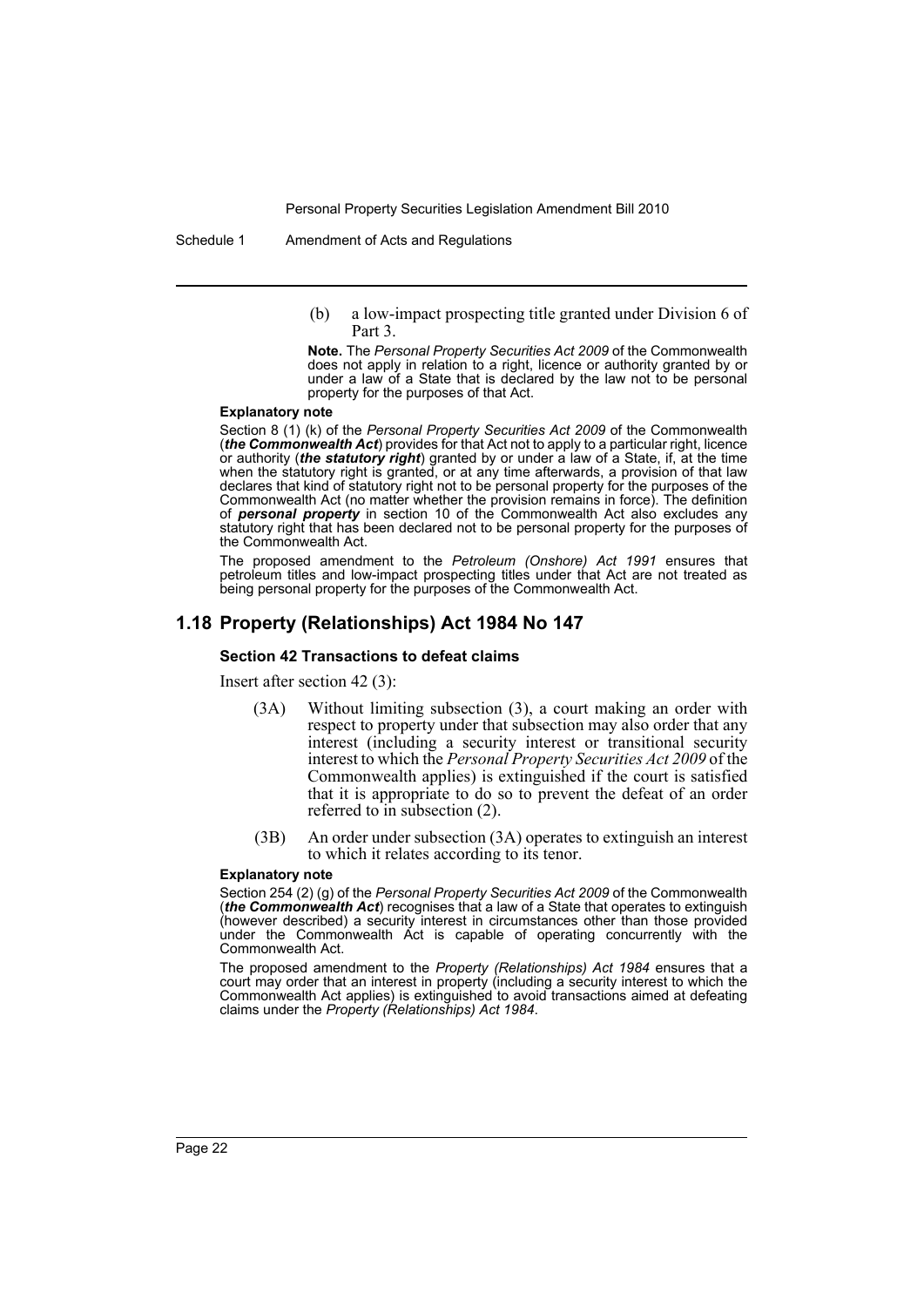Amendment of Acts and Regulations Schedule 1

# **1.19 Registration of Interests in Goods Act 1986 No 37**

# **Schedule 1 Savings, transitional and other provisions**

Insert after Part 3:

# **Part 4 Personal Property Securities Legislation Amendment Act 2010**

# **10 Previous use of manufacturer's numbers as prime identifiers**

- (1) Any registered interest in a motor vehicle that, at any time before the commencement of this clause, was identified in the Register by reference to the manufacturer's number of the vehicle is taken to have been (and always to have been) validly recorded in the Register by reference to the prime identifier of the vehicle.
- (2) In this clause:

*manufacturer's number*, in relation to a motor vehicle, means the original number (comprising letters or numbers, or both) that is permanently affixed to or imprinted on the vehicle by the manufacturer with the intention of uniquely identifying the vehicle.

# **Explanatory note**

The proposed amendment to the *Registration of Interests in Goods Act 1986* validates the use of a manufacturer's number as the prime identifier of any motor vehicle that currently appears (or previously appeared) in the Register kept under that Act as a motor vehicle with a registered interest in it. The purpose of the amendment is to assist in securing the integrity of data in that Register before it is transferred to the new Personal Property Securities Register established under the *Personal Property Securities Act 2009* of the Commonwealth.

# **1.20 Registration of Interests in Goods Regulation 2004**

# **[1] Clause 4 Definitions**

Insert in alphabetical order:

*manufacturer's number*, in relation to a motor vehicle, means the original number (comprising letters or numbers, or both) that is permanently affixed to or imprinted on the vehicle by the manufacturer with the intention of uniquely identifying the vehicle.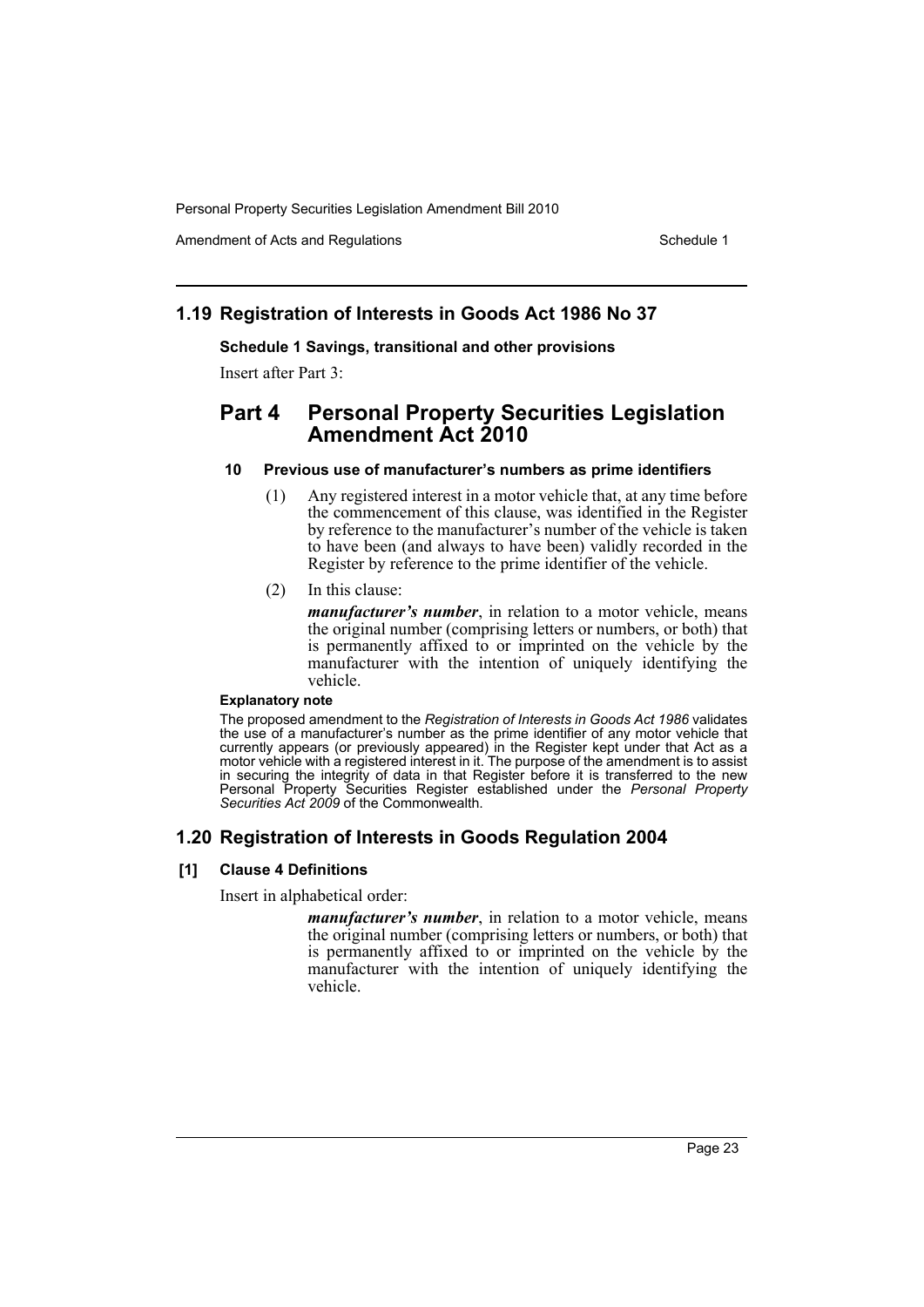Schedule 1 Amendment of Acts and Regulations

### **[2] Clause 5 Prime identifier for motor vehicles**

Insert at the end of clause 5 (b):

, or

(c) the manufacturer's number (if the vehicle does not have a chassis number or vehicle identification number).

#### **Explanatory note**

The proposed amendments to the *Registration of Interests in Goods Regulation 2004* enable the prime identifier of a motor vehicle that is recorded in the Register kept under the *Registration of Interests in Goods Act 1986* to be the manufacturer's number if the vehicle does not have a chassis number or a vehicle identification number (VIN). The purpose of the amendments is to assist in securing the integrity of data in that Register before it is transferred to the new Personal Property Securities Register established under the *Personal Property Securities Act 2009* of the Commonwealth.

# **1.21 Road Transport (General) Act 2005 No 11**

# **Section 217 Definitions**

Omit the definition of *registered interest*. Insert instead:

*registered interest*, in relation to a motor vehicle, means a security interest in the vehicle with respect to which a financing statement (within the meaning of the *Personal Property Securities Act 2009* of the Commonwealth) has been registered under that Act.

#### **Explanatory note**

The proposed amendment to the *Road Transport (General) Act 2005* replaces a reference to an interest in a motor vehicle registered under the *Registration of Interests in Goods Act 1986* with a reference to the corresponding concept under the *Personal Property Securities Act 2009* of the Commonwealth. Under the Commonwealth Act, financing statements are registered with respect to security interests in personal property rather than the interests themselves.

# **1.22 Sale of Goods Act 1923 No 1**

#### **Section 26 Sale by person not the owner**

Omit "*Registration of Interests in Goods Act 1986*" from section 26 (2) (a).

Insert instead "*Personal Property Securities Act 2009* of the Commonwealth".

# **Explanatory note**

The proposed amendment to the *Sale of Goods Act 1923* replaces a reference to the *Registration of Interests in Goods Act 1986* with a reference to the *Personal Property Securities Act 2009* of the Commonwealth.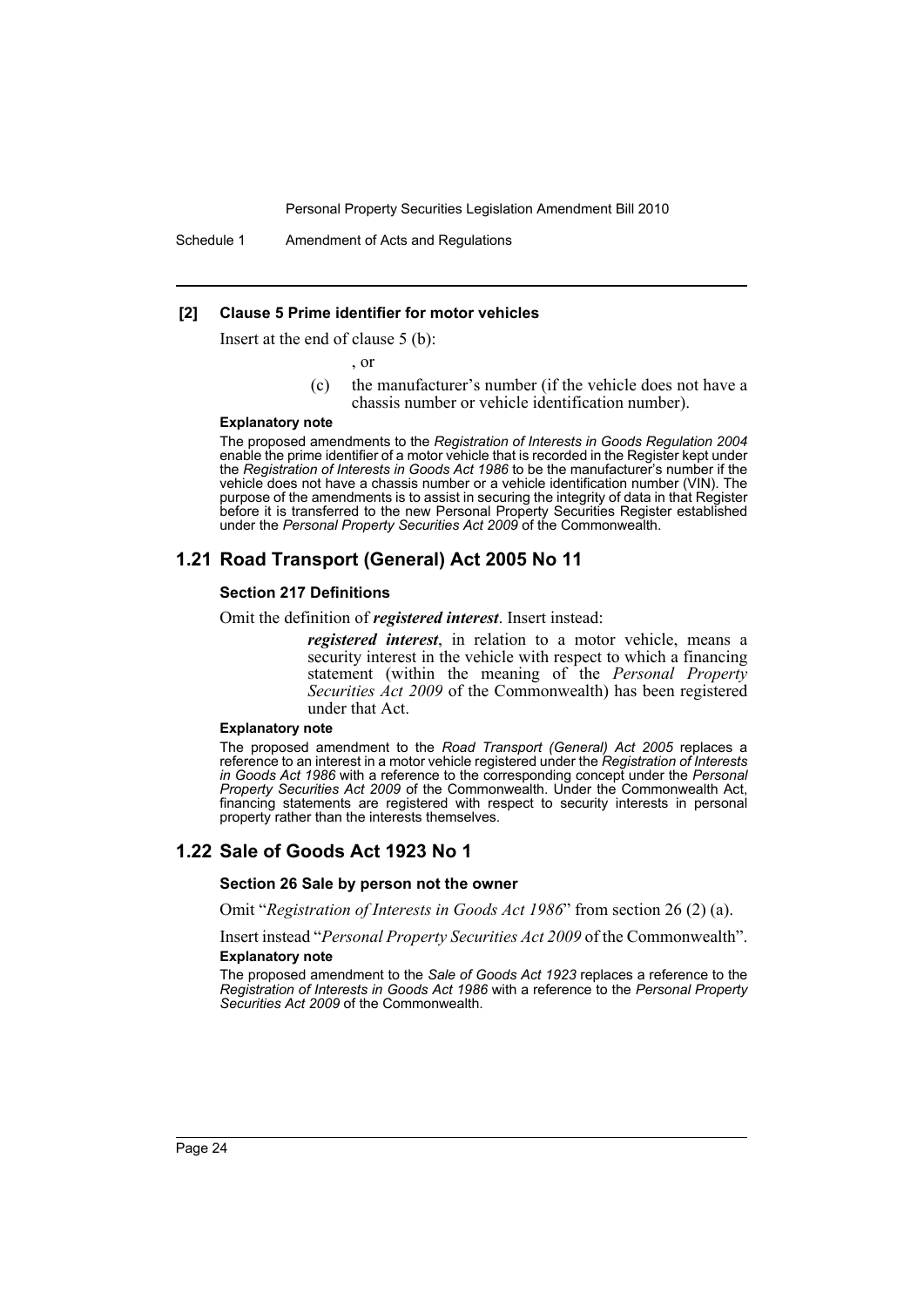Amendment of Acts and Regulations Schedule 1

# **1.23 Terrorism (Police Powers) Act 2002 No 115**

# **[1] Section 28 Disposal of property on application to court**

Insert "(including adjusting rights by extinguishing, whether in whole or in part, any interests in the property of such persons)" after "parts of property" in section 28 (2) (a).

# **[2] Section 28 (5)**

Insert after section 28 (4):

An order under subsection  $(2)$   $(a)$  that provides for the extinguishment, whether in whole or in part, of any interest in property operates to extinguish the interest according to its tenor.

#### **Explanatory note**

Section 254 (2) (g) of the *Personal Property Securities Act 2009* of the Commonwealth (*the Commonwealth Act*) recognises that a law of a State that operates to extinguish (however described) a security interest in circumstances other than those provided under the Commonwealth Act is capable of operating concurrently with the Commonwealth Act.

The proposed amendments to the *Terrorism (Police Powers) Act 2002* ensure that a court may order that an interest in property (including a security interest to which the Commonwealth Act applies) seized by a police officer under that Act is extinguished to facilitate the disposal of the property.

# **1.24 Uncollected Goods Act 1995 No 68**

# **[1] Section 3 Definitions**

Omit the definition of *publicly registered interest*. Insert instead:

*publicly registered interest*, in relation to goods, means:

- (a) in the case of a motor vehicle or a boat or vessel—a security interest in the motor vehicle or the boat or vessel recorded in the Personal Property Securities Register under the *Personal Property Securities Act 2009* of the Commonwealth, or
- (b) in the case of any other goods—an interest in the goods recorded in a register (whether of the Commonwealth or the State) that is prescribed by the regulations.

#### **[2] Section 8 Applications to Local Court for orders for disposal of uncollected goods**

Omit section 8 (4) (b). Insert instead:

(b) a written search result (within the meaning of section 174 of the *Personal Property Securities Act 2009* of the Commonwealth) in relation to the vehicle.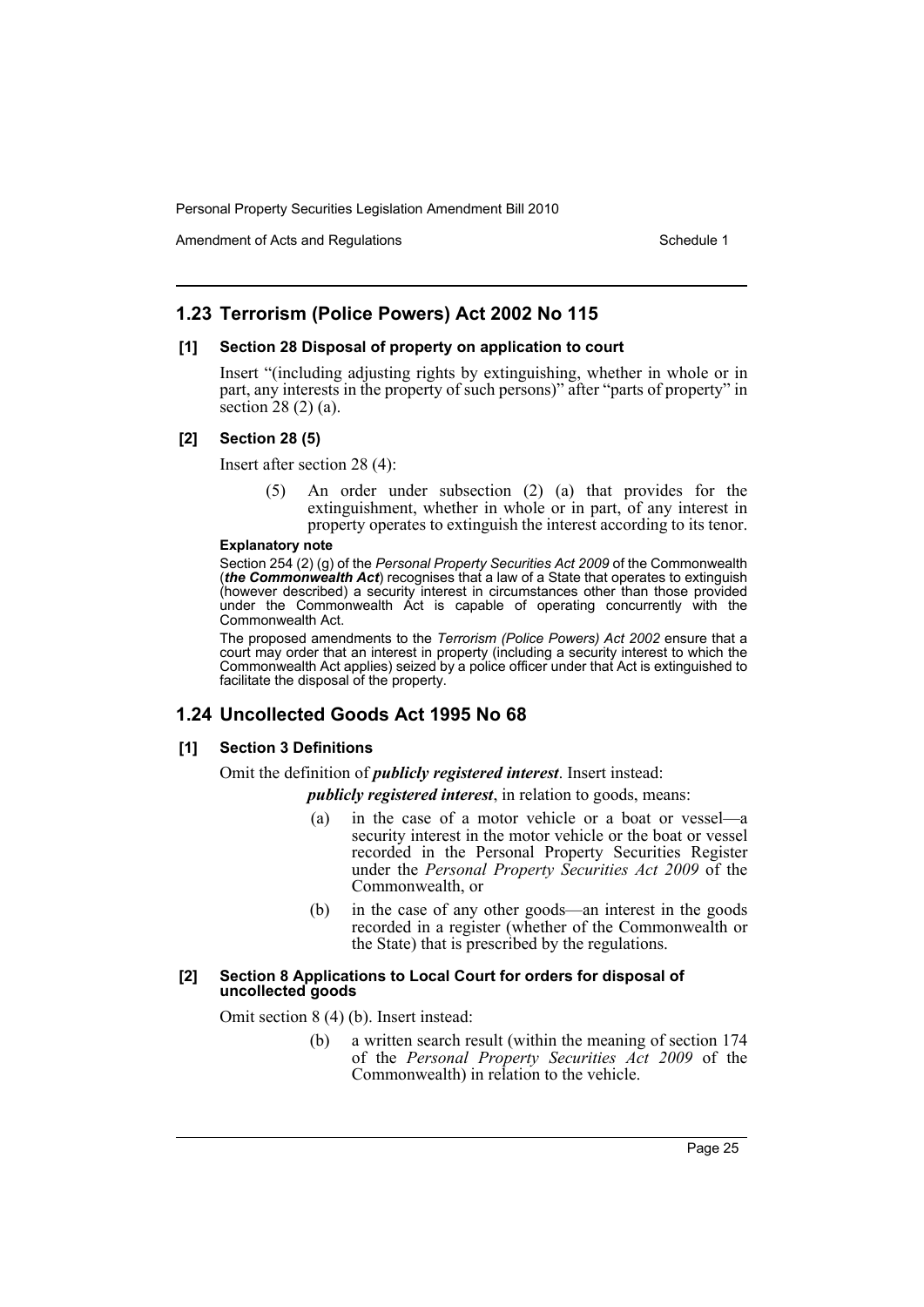Schedule 1 Amendment of Acts and Regulations

#### **Explanatory note**

The proposed amendments to the *Uncollected Goods Act 1995* replace references to registered interests and certificates under the *Registration of Interests in Goods Act 1986* with references to equivalent concepts under the *Personal Property Securities Act 2009* of the Commonwealth.

# **1.25 Warehousemen's Liens Act 1935 No 19**

#### **[1] Section 3 Declaration of warehouseman's lien**

Insert at the end of the section:

- (2) A warehouseman's lien over property has priority over any other interest in the property and may be enforced accordingly.
- (3) Section 73 (2) of the *Personal Property Securities Act 2009* of the Commonwealth is declared to apply to a warehouseman's lien.

#### **[2] Section 5 Necessity of notice by warehouseman where goods deposited by person entrusted with possession**

Omit section 5 (1) (b). Insert instead:

(b) to any other person of whose interest in the goods the warehouseman has actual knowledge.

### **[3] Section 6 Power to sell goods**

Omit section 6 (2) (c). Insert instead:

(c) to any other person of whose interest in the goods the warehouseman has actual knowledge.

#### **Explanatory note**

Section 73 of the *Personal Property Securities Act 2009* of the Commonwealth (*the Commonwealth Act*) provides for priorities in certain circumstances between security interests in personal property to which that Act applies and interests in the property created, arising or being provided for under a law of the State (a *statutory interest*).

Section 73 (2) of the Commonwealth Act enables a law of a State, by declaring that the subsection applies to a statutory interest, to provide for the priority between the statutory interest and security interests to be determined in accordance with the law of the State rather than the Commonwealth Act. However, the declaration operates only in relation to statutory interests arising after the declaration comes into effect.

Item [1] of the proposed amendments to the *Warehousemen's Liens Act 1935* (*the Act*) provides that a warehouseman's lien over goods has priority over any other interests in the goods. The amendment also provides that priority of interests is to be determined in accordance with that section rather than in accordance with section 73 of the Commonwealth Act.

Items [2] and [3] of the proposed amendments to the Act omit references to registered interests under the *Security Interests in Goods Act 2005* which will become outdated when the *Personal Property Securities Act 2009* of the Commonwealth commences.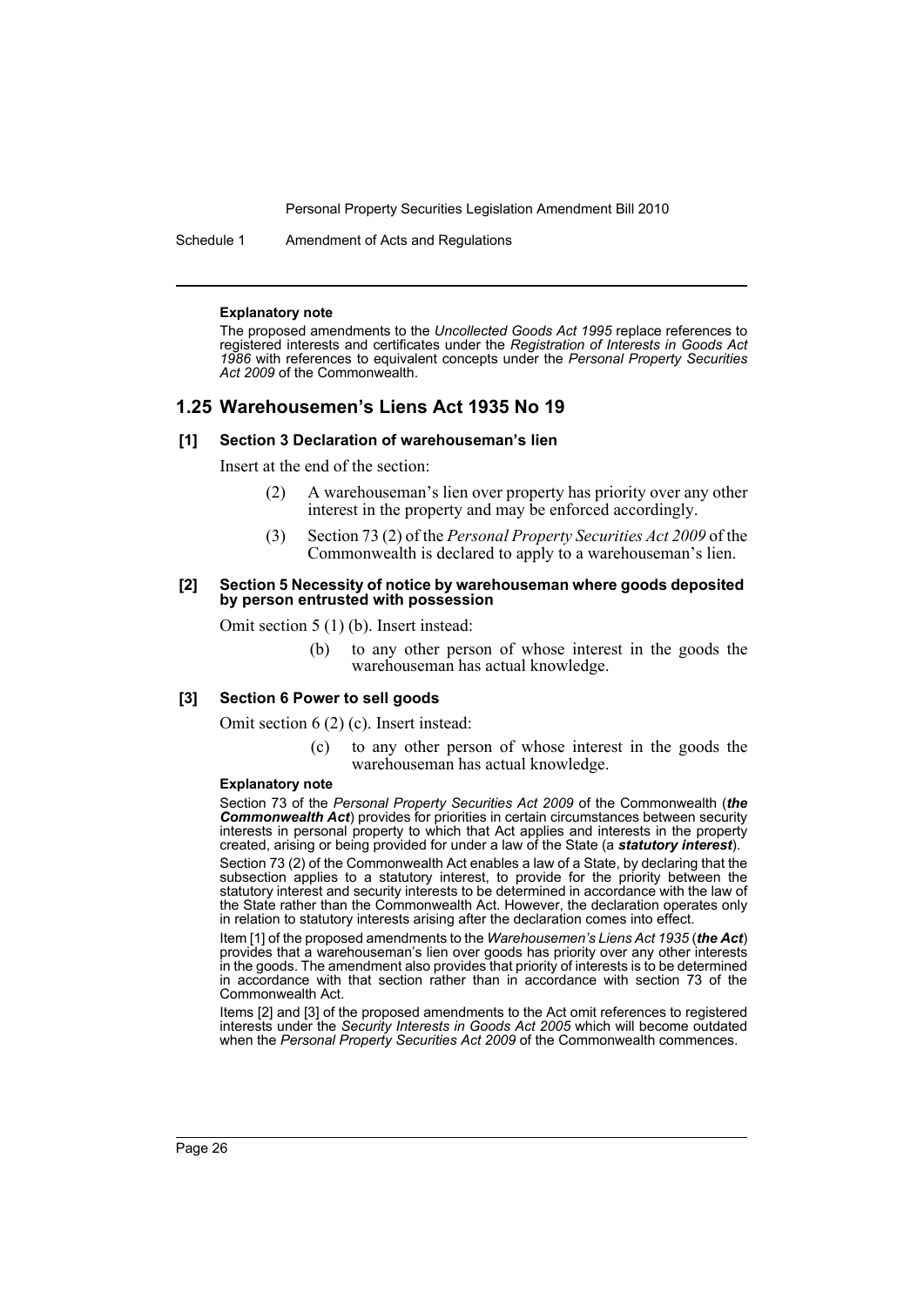Amendment of Acts and Regulations Schedule 1

# **1.26 Warehousemen's Liens Regulation 2007**

# **Clause 4 Verification of statements of account**

Omit clause 4 (2) (e).

#### **Explanatory note**

The amendment to the *Warehousemen's Liens Regulation 2007* omits a reference to the *Security Interests in Goods Act 2005* which will become outdated when the *Personal Property Securities Act 2009* of the Commonwealth commences. The amendment is consequential on amendments made to the *Warehousemen's Liens Act 1935* by the proposed Act.

# **1.27 Workers Compensation Act 1987 No 70**

# **Sections 278 and 279**

Insert before section 280:

#### **278 Compensation not personal property under Personal Property Securities Act 2009 (Cth)**

Compensation under this Act is declared not to be personal property for the purposes of the *Personal Property Securities Act 2009* of the Commonwealth.

#### **279 Enforcement of interests in certain assets and deposits in priority over Authority or Nominal Defendant prevented**

- (1) This section applies in relation to the following assets and deposits (*affected assets or deposits*):
	- (a) any amount of money deposited as required under section 172A,
	- (b) any assets of an insurer in respect of which the Authority has taken a charge or other security under section 182 (1) (c),
	- (c) any amount of money deposited as required under section 213 or the deposit of securities of equal value deposited under section 215.
- (2) A person may not enforce an interest in affected assets or deposits (whether or not a PPS security interest) in priority over the interest of the Authority or the Nominal Defendant in the assets or deposits.
- (3) Subsection (2) extends to an interest created or arising before the commencement of this section.